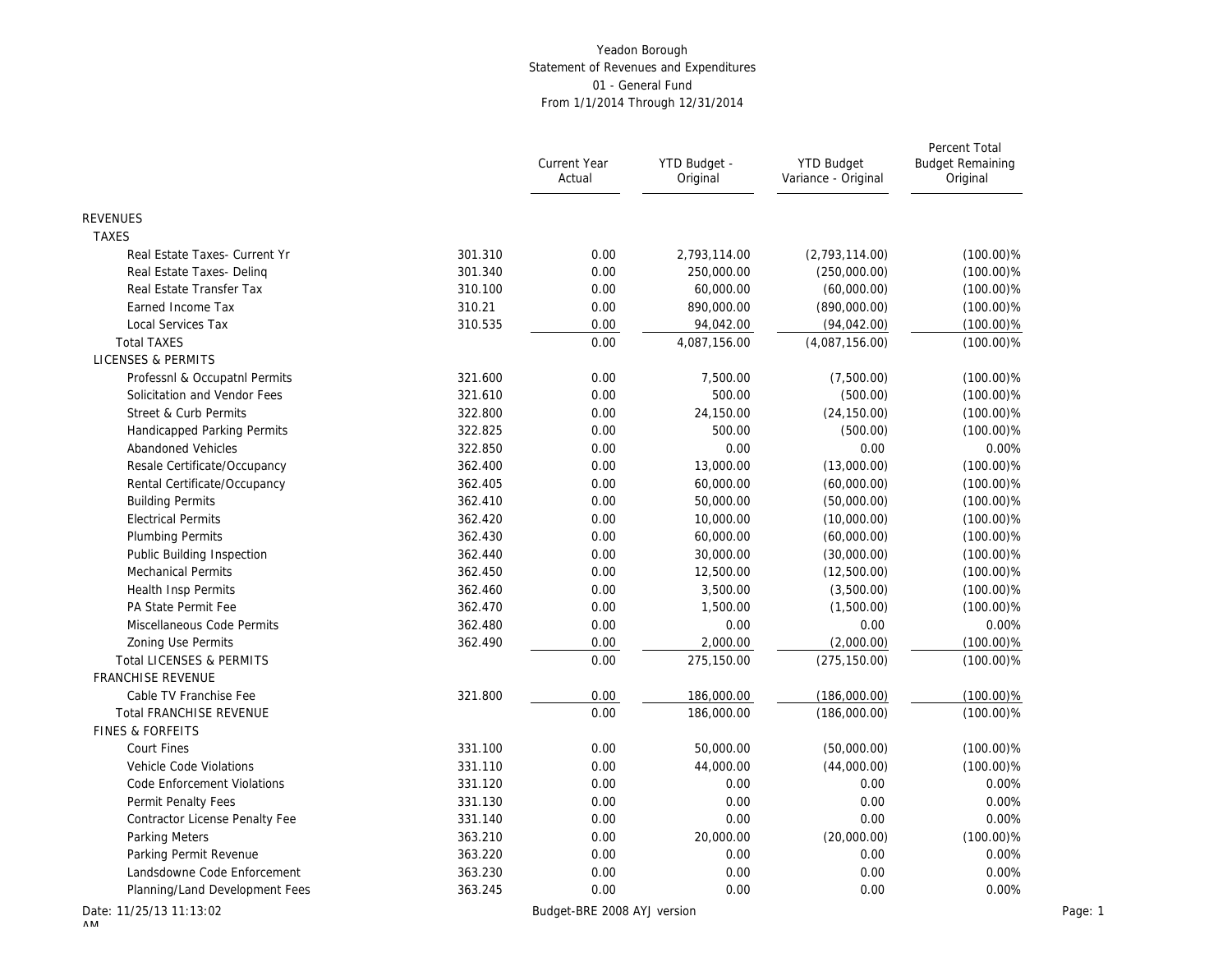|                                   |         | <b>Current Year</b><br>Actual | YTD Budget -<br>Original | <b>YTD Budget</b><br>Variance - Original | Percent Total<br><b>Budget Remaining</b><br>Original |
|-----------------------------------|---------|-------------------------------|--------------------------|------------------------------------------|------------------------------------------------------|
| Property Maintenance Abatement    | 363.250 | 0.00                          | 20,000.00                | (20,000.00)                              | $(100.00)\%$                                         |
| Sale of Reports & Pictures        | 363.270 | 0.00                          | 0.00                     | 0.00                                     | 0.00%                                                |
| Total FINES & FORFEITS            |         | 0.00                          | 134,000.00               | (134,000.00)                             | $(100.00)\%$                                         |
| INTEREST, RENTS & ROYALTIES       |         |                               |                          |                                          |                                                      |
| Dividend Income                   | 340     | 0.00                          | 50.00                    | (50.00)                                  | $(100.00)\%$                                         |
| <b>Interest Earnings</b>          | 341.000 | 0.00                          | 2,250.00                 | (2,250.00)                               | $(100.00)\%$                                         |
| Rent of Land (Clear Channel)      | 342.100 | 0.00                          | 24,960.00                | (24,960.00)                              | $(100.00)\%$                                         |
| Rent of Buildings Borough Hall    | 342.200 | 0.00                          | 26,000.00                | (26,000.00)                              | $(100.00)\%$                                         |
| Total INTEREST, RENTS & ROYALTIES |         | 0.00                          | 53,260.00                | (53, 260.00)                             | $(100.00)\%$                                         |
| FEDERAL                           |         |                               |                          |                                          |                                                      |
| Federal Grants-COPS-LLEBG-JAG     | 351.020 | 0.00                          | 14,000.00                | (14,000.00)                              | $(100.00)\%$                                         |
| FEMA/PEMA                         | 351.025 | 0.00                          | 0.00                     | 0.00                                     | 0.00%                                                |
| <b>Total FEDERAL</b>              |         | 0.00                          | 14,000.00                | (14,000.00)                              | $(100.00)\%$                                         |
| <b>STATE</b>                      |         |                               |                          |                                          |                                                      |
| Economic Development - EIP Gra    | 354.010 | 0.00                          | 0.00                     | 0.00                                     | 0.00%                                                |
| Public Utility Realty Tax         | 355.010 | 0.00                          | 4,500.00                 | (4,500.00)                               | $(100.00)\%$                                         |
| Alcoholic Beverage Tax            | 355.080 | 0.00                          | 450.00                   | (450.00)                                 | $(100.00)\%$                                         |
| Post Retirement Payment           | 355.100 | 0.00                          | 2,800.00                 | (2,800.00)                               | $(100.00)\%$                                         |
| Foreign Casualty Ins Prem Tax     | 355.120 | 0.00                          | 170,000.00               | (170,000.00)                             | $(100.00)\%$                                         |
| Foreign Fire Ins Premium Tax      | 355.130 | 0.00                          | 61,000.00                | (61,000.00)                              | $(100.00)\%$                                         |
| Recyclables (904 Grants)          | 355.140 | 0.00                          | 0.00                     | 0.00                                     | 0.00%                                                |
| <b>Total STATE</b>                |         | 0.00                          | 238,750.00               | (238, 750.00)                            | $(100.00)\%$                                         |
| LOCAL GOVERNMENTAL UNITS          |         |                               |                          |                                          |                                                      |
| County Liquid Fuels Tax           | 358.050 | 0.00                          | 12,353.00                | (12, 353.00)                             | $(100.00)\%$                                         |
| Other Grants                      | 358.100 | 0.00                          | 0.00                     | 0.00                                     | 0.00%                                                |
| Total LOCAL GOVERNMENTAL UNITS    |         | 0.00                          | 12,353.00                | (12, 353.00)                             | $(100.00)\%$                                         |
| <b>CHARGES FOR SERVICES</b>       |         |                               |                          |                                          |                                                      |
| <b>Hearing Fees</b>               | 361.340 | 0.00                          | 2,500.00                 | (2,500.00)                               | $(100.00)\%$                                         |
| Sale of Maps & Publications       | 361.500 | 0.00                          | 0.00                     | 0.00                                     | 0.00%                                                |
| Special Police Services           | 362.100 | 0.00                          | 0.00                     | 0.00                                     | 0.00%                                                |
| Sale of Accident Reports          | 362.110 | 0.00                          | 10,000.00                | (10,000.00)                              | $(100.00)\%$                                         |
| <b>Crossing Guard Fees</b>        | 362.500 | 0.00                          | 21,000.00                | (21,000.00)                              | $(100.00)\%$                                         |
| Demolition                        | 362.501 | 0.00                          | 0.00                     | 0.00                                     | 0.00%                                                |
| Plan Review Fees                  | 362.510 | 0.00                          | 0.00                     | 0.00                                     | 0.00%                                                |
| Dumpster Permit                   | 362.540 | 0.00                          | 750.00                   | (750.00)                                 | $(100.00)\%$                                         |
| Sewer Use Charge- Delinquent      | 364.121 | 0.00                          | 0.00                     | 0.00                                     | 0.00%                                                |
| Solid Waste Collection- Deling    | 364.310 | 0.00                          | 0.00                     | 0.00                                     | 0.00%                                                |
| Hazardous Materials Removal       | 364.320 | 0.00                          | 0.00                     | 0.00                                     | 0.00%                                                |
| Sale of Recyclables               | 364.410 | 0.00                          | 10.00                    | (10.00)                                  | $(100.00)\%$                                         |
| ate: 11/25/13 11:13:02            |         | Budget-BRE 2008 AYJ version   |                          |                                          | Page: 2                                              |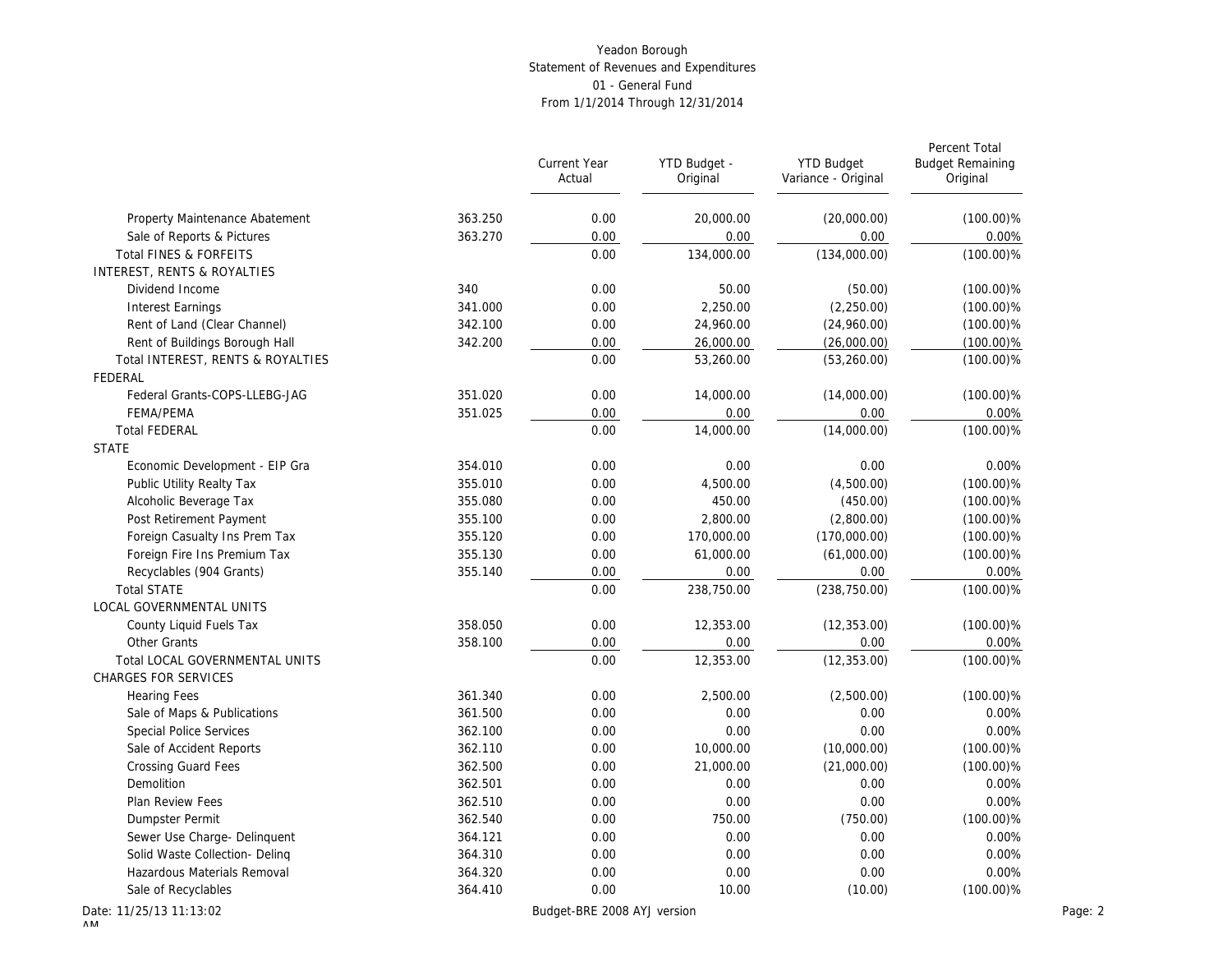|                                      |         | <b>Current Year</b><br>Actual | YTD Budget -<br>Original | <b>YTD Budget</b><br>Variance - Original | Percent Total<br><b>Budget Remaining</b><br>Original |
|--------------------------------------|---------|-------------------------------|--------------------------|------------------------------------------|------------------------------------------------------|
| <b>Total CHARGES FOR SERVICES</b>    |         | 0.00                          | 34.260.00                | (34, 260.00)                             | $(100.00)\%$                                         |
| CONTRIBUTIONS/DONTIONS               |         |                               |                          |                                          |                                                      |
| Contributions/Donations- Priv        | 387.000 | 0.00                          | 0.00                     | 0.00                                     | 0.00%                                                |
| Total CONTRIBUTIONS/DONTIONS         |         | 0.00                          | 0.00                     | 0.00                                     | 0.00%                                                |
| MISCELLANEOUS REVENUES               |         |                               |                          |                                          |                                                      |
| Miscellaneous Revenues               | 380.000 | 0.00                          | 11,000.00                | (11,000.00)                              | $(100.00)\%$                                         |
| Solicitor Fee Income                 | 381.000 | 0.00                          | 0.00                     | 0.00                                     | 0.00%                                                |
| Program Revenue-Recreation           | 387.500 | 0.00                          | 8,800.00                 | (8,800.00)                               | $(100.00)\%$                                         |
| <b>Recreation-Discount Tickets</b>   | 387.510 | 0.00                          | 0.00                     | 0.00                                     | 0.00%                                                |
| Flag Day Events Revenue              | 387.550 | 0.00                          | 3,000.00                 | (3,000.00)                               | $(100.00)\%$                                         |
| Total MISCELLANEOUS REVENUES         |         | 0.00                          | 22,800.00                | (22,800.00)                              | $(100.00)\%$                                         |
| OTHER FINANCING SOURCES              |         |                               |                          |                                          |                                                      |
| Non Operating Revenue                | 390.500 | 0.00                          | 1,000.00                 | (1,000.00)                               | $(100.00)\%$                                         |
| Sale of General Assets               | 391.100 | 0.00                          | 2,500.00                 | (2,500.00)                               | $(100.00)\%$                                         |
| Transfer from Sewer Fund             | 392.008 | 0.00                          | 0.00                     | 0.00                                     | 0.00%                                                |
| Transfer from Refuse Fund            | 392.040 | 0.00                          | 129,000.00               | (129,000.00)                             | $(100.00)\%$                                         |
| Transfer from Sewer Fund             | 392.080 | 0.00                          | 108,431.00               | (108, 431.00)                            | $(100.00)\%$                                         |
| Transfer from Capital Fund           | 392.300 | 0.00                          | 0.00                     | 0.00                                     | 0.00%                                                |
| <b>Tax Anticipation Notes</b>        | 394.100 | 0.00                          | 0.00                     | 0.00                                     | 0.00%                                                |
| Use of Prior Years' Fund Bal.        | 395.000 | 0.00                          | 0.00                     | 0.00                                     | 0.00%                                                |
| <b>Total OTHER FINANCING SOURCES</b> |         | 0.00                          | 240,931.00               | (240, 931.00)                            | $(100.00)\%$                                         |
| <b>Total REVENUES</b>                |         | 0.00                          | 5,298,660.00             | (5, 298, 660.00)                         | $(100.00)\%$                                         |
| EXPENDITURES                         |         |                               |                          |                                          |                                                      |
| LEGISLATIVE BODY-COUNCIL             |         |                               |                          |                                          |                                                      |
| Salaries of Elected Council          | 400.110 | 0.00                          | 21,400.00                | 21,400.00                                | 100.00%                                              |
| <b>Council Benefits</b>              | 400.150 | 0.00                          | 34,078.00                | 34,078.00                                | 100.00%                                              |
| Council FICA/SUI/FUTA                | 400.151 | 0.00                          | 1,499.00                 | 1,499.00                                 | 100.00%                                              |
| Miscellaneous Expense                | 400.239 | 0.00                          | 0.00                     | 0.00                                     | 0.00%                                                |
| Public/Legal Notices                 | 400.320 | 0.00                          | 0.00                     | 0.00                                     | 0.00%                                                |
| <b>Communication Equipment</b>       | 400.322 | 0.00                          | 0.00                     | 0.00                                     | 0.00%                                                |
| Newsletter/Communications            | 400.329 | 0.00                          | 1,000.00                 | 1,000.00                                 | 100.00%                                              |
| Council Transportation               | 400.330 | 0.00                          | 0.00                     | 0.00                                     | 0.00%                                                |
| Dues/Subscriptions/Memberships       | 400.420 | 0.00                          | 1,000.00                 | 1,000.00                                 | 100.00%                                              |
| <b>Transcription Services</b>        | 400.453 | 0.00                          | 0.00                     | 0.00                                     | 0.00%                                                |
| Meetings & Conferences               | 400.460 | 0.00                          | 10,000.00                | 10,000.00                                | 100.00%                                              |
| Total LEGISLATIVE BODY-COUNCIL       |         | 0.00                          | 68,977.00                | 68,977.00                                | 100.00%                                              |
| <b>ADMINISTRATION</b>                |         |                               |                          |                                          |                                                      |
| Salary of Borough Manager            | 401.121 | 0.00                          | 70,000.00                | 70,000.00                                | 100.00%                                              |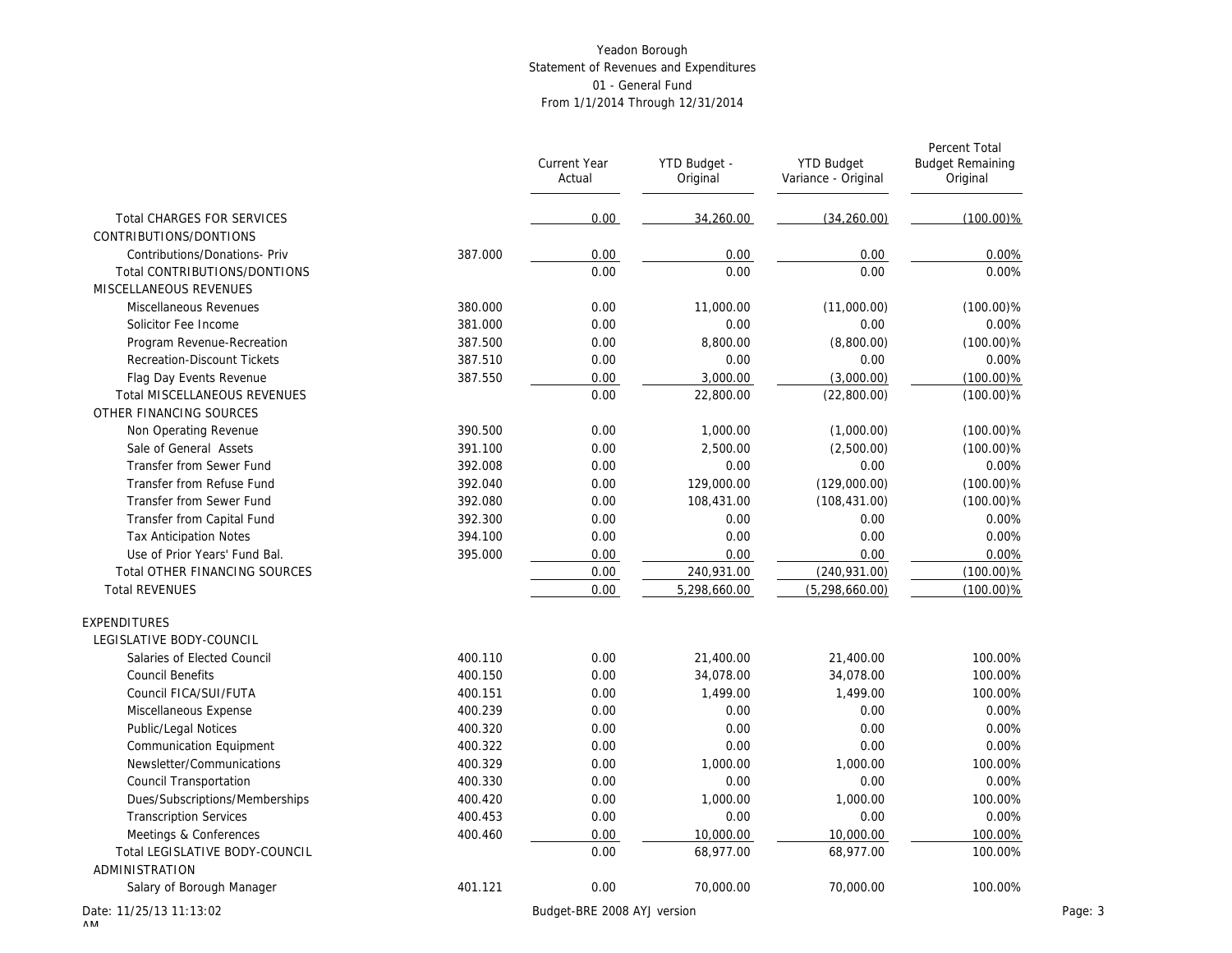|                                  |         | Current Year<br>Actual      | YTD Budget -<br>Original | <b>YTD Budget</b><br>Variance - Original | Percent Total<br><b>Budget Remaining</b><br>Original |
|----------------------------------|---------|-----------------------------|--------------------------|------------------------------------------|------------------------------------------------------|
| Salary of Borough Treasurer      | 401.125 | 0.00                        | 0.00                     | 0.00                                     | 0.00%                                                |
| Salary of Assn't Borough Mgr.    | 401.127 | 0.00                        | 0.00                     | 0.00                                     | 0.00%                                                |
| Human Resource Manager           | 401.128 | 0.00                        | 0.00                     | 0.00                                     | 0.00%                                                |
| Salaries of Clerical Staff       | 401.130 | 0.00                        | 0.00                     | 0.00                                     | 0.00%                                                |
| Salaries of Professional Staff   | 401.140 | 0.00                        | 94,300.00                | 94,300.00                                | 100.00%                                              |
| <b>Admin Benefits</b>            | 401.150 | 0.00                        | 53,000.00                | 53,000.00                                | 100.00%                                              |
| Admin FICA/SUI/FUTA              | 401.151 | 0.00                        | 12,569.00                | 12,569.00                                | 100.00%                                              |
| Admin Health Buyback             | 401.155 | 0.00                        | 0.00                     | 0.00                                     | 0.00%                                                |
| Non-Uniform Pension Contrb.      | 401.160 | 0.00                        | 52,613.00                | 52,613.00                                | 100.00%                                              |
| Service Fees                     | 401.205 | 0.00                        | 0.00                     | 0.00                                     | 0.00%                                                |
| Admn Office/Operating Supplies   | 401.210 | 0.00                        | 8,000.00                 | 8,000.00                                 | 100.00%                                              |
| Technology                       | 401.213 | 0.00                        | 52,500.00                | 52,500.00                                | 100.00%                                              |
| Small Tools/Minor Equipment      | 401.260 | 0.00                        | 750.00                   | 750.00                                   | 100.00%                                              |
| Mgmnt. Professional Services     | 401.310 | 0.00                        | 55,000.00                | 55,000.00                                | 100.00%                                              |
| Monthly Telephone Services       | 401.321 | 0.00                        | 14,000.00                | 14,000.00                                | 100.00%                                              |
| Postage/Delivery                 | 401.325 | 0.00                        | 1,600.00                 | 1,600.00                                 | 100.00%                                              |
| Advertising/Printing/Binding     | 401.340 | 0.00                        | 6,000.00                 | 6,000.00                                 | 100.00%                                              |
| Repair & Maintenance             | 401.370 | 0.00                        | 750.00                   | 750.00                                   | 100.00%                                              |
| Admin Leases                     | 401.374 | 0.00                        | 9,200.00                 | 9,200.00                                 | 100.00%                                              |
| Admin-Dues/Subs/Memberships      | 401.420 | 0.00                        | 2,300.00                 | 2,300.00                                 | 100.00%                                              |
| <b>Other Contracted Services</b> | 401.454 | 0.00                        | 10,000.00                | 10,000.00                                | 100.00%                                              |
| Meetings & Conferences           | 401.460 | 0.00                        | 3,500.00                 | 3,500.00                                 | 100.00%                                              |
| <b>Library Renovations</b>       | 401.726 | 0.00                        | 0.00                     | 0.00                                     | 0.00%                                                |
| <b>Total ADMINISTRATION</b>      |         | 0.00                        | 446,082.00               | 446,082.00                               | 100.00%                                              |
| FINANCIAL ADMINISTRATION         |         |                             |                          |                                          |                                                      |
| Salary of Finance Director       | 402.122 | 0.00                        | 73,500.00                | 73,500.00                                | 100.00%                                              |
| Salaries-Clerical Staff          | 402.130 | 0.00                        | 0.00                     | 0.00                                     | 0.00%                                                |
| Salary-Wages Professional        | 402.140 | 0.00                        | 41,082.00                | 41,082.00                                | 100.00%                                              |
| <b>Finance Benefits</b>          | 402.150 | 0.00                        | 31,356.00                | 31,356.00                                | 100.00%                                              |
| Finance FICA/SUI/FUTA            | 402.151 | 0.00                        | 8,766.00                 | 8,766.00                                 | 100.00%                                              |
| Finance Buyback                  | 402.155 | 0.00                        | 0.00                     | 0.00                                     | 0.00%                                                |
| <b>Operating Supplies</b>        | 402.220 | 0.00                        | 500.00                   | 500.00                                   | 100.00%                                              |
| Accounting/Audit Fees            | 402.311 | 0.00                        | 10,000.00                | 10,000.00                                | 100.00%                                              |
| Management Consulting Services   | 402.312 | 0.00                        | 0.00                     | 0.00                                     | 0.00%                                                |
| Dues/Subcriptions/Memberships    | 402.420 | 0.00                        | 230.00                   | 230.00                                   | 100.00%                                              |
| Payroll Services                 | 402.452 | 0.00                        | 10,500.00                | 10,500.00                                | 100.00%                                              |
| Other Contracted Services        | 402.454 | 0.00                        | 0.00                     | 0.00                                     | 0.00%                                                |
| Meetings & Conferences           | 402.460 | 0.00                        | 1,800.00                 | 1,800.00                                 | 100.00%                                              |
| Total FINANCIAL ADMINISTRATION   |         | 0.00                        | 177,734.00               | 177,734.00                               | 100.00%                                              |
| Date: 11/25/13 11:13:02          |         | Budget-BRE 2008 AYJ version |                          |                                          |                                                      |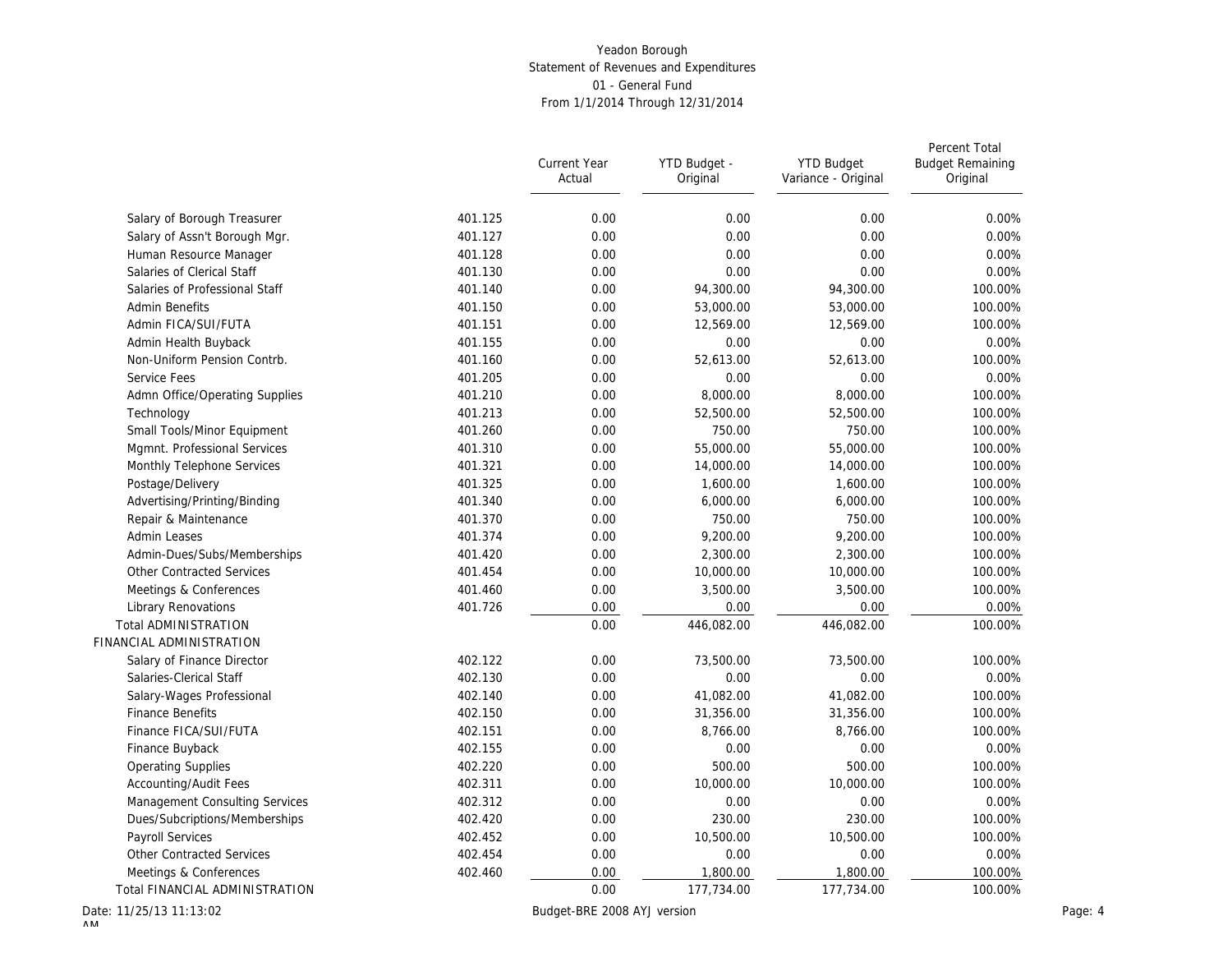|                                   |         | <b>Current Year</b><br>Actual | YTD Budget -<br>Original | <b>YTD Budget</b><br>Variance - Original | Percent Total<br><b>Budget Remaining</b><br>Original |
|-----------------------------------|---------|-------------------------------|--------------------------|------------------------------------------|------------------------------------------------------|
| TAX COLLECTION                    |         |                               |                          |                                          |                                                      |
| Salary- Elected Tax Collector     | 403.114 | 0.00                          | 10,400.00                | 10,400.00                                | 100.00%                                              |
| Tax Coll. Benefits                | 403.150 | 0.00                          | 0.00                     | 0.00                                     | 0.00%                                                |
| Tax Collector FICA/SUI/FUTA       | 403.151 | 0.00                          | 1,040.00                 | 1,040.00                                 | 100.00%                                              |
| Office Supplies                   | 403.210 | 0.00                          | 0.00                     | 0.00                                     | 0.00%                                                |
| Technology                        | 403.213 | 0.00                          | 400.00                   | 400.00                                   | 100.00%                                              |
| <b>Opperating Supplies</b>        | 403.220 | 0.00                          | 400.00                   | 400.00                                   | 100.00%                                              |
| Accounting/Audit Fees             | 403.311 | 0.00                          | 0.00                     | 0.00                                     | 0.00%                                                |
| Tax Services - EIT                | 403.317 | 0.00                          | 400.00                   | 400.00                                   | 100.00%                                              |
| Tax Services - LST                | 403.318 | 0.00                          | 1,200.00                 | 1,200.00                                 | 100.00%                                              |
| Telephone Services                | 403.321 | 0.00                          | 700.00                   | 700.00                                   | 100.00%                                              |
| Tax Collection-Postage            | 403.325 | 0.00                          | 2,000.00                 | 2,000.00                                 | 100.00%                                              |
| Tax Collction-Printing/Binding    | 403.340 | 0.00                          | 1,250.00                 | 1,250.00                                 | 100.00%                                              |
| Tax Collection Services- Contr    | 403.452 | 0.00                          | 0.00                     | 0.00                                     | 0.00%                                                |
| <b>Total TAX COLLECTION</b>       |         | 0.00                          | 17,790.00                | 17,790.00                                | 100.00%                                              |
| LEGAL SERVICES                    |         |                               |                          |                                          |                                                      |
| Special Legal Services            | 401.314 | 0.00                          | 0.00                     | 0.00                                     | 0.00%                                                |
| Legal Services-General            | 404.314 | 0.00                          | 55,000.00                | 55,000.00                                | 100.00%                                              |
| Legal Serv.- Zoning/Ordinances    | 404.315 | 0.00                          | 0.00                     | 0.00                                     | 0.00%                                                |
| Legal Serv.-Labor Issues          | 404.316 | 0.00                          | 10,000.00                | 10,000.00                                | 100.00%                                              |
| Total LEGAL SERVICES              |         | 0.00                          | 65,000.00                | 65,000.00                                | 100.00%                                              |
| <b>ENGINEERING SERVICES</b>       |         |                               |                          |                                          |                                                      |
| Engineering/Arch. Services        | 408.313 | 0.00                          | 25,000.00                | 25,000.00                                | 100.00%                                              |
| Engineering/Architechural Serv    | 409.313 | 0.00                          | 0.00                     | 0.00                                     | 0.00%                                                |
| Engineering/Arch.-Code            | 413.313 | 0.00                          | 2,500.00                 | 2,500.00                                 | 100.00%                                              |
| <b>Engineering Demolition</b>     | 413.315 | 0.00                          | 0.00                     | 0.00                                     | 0.00%                                                |
| 3rd Party Plan Review/Insp.       | 413.316 | 0.00                          | 0.00                     | 0.00                                     | 0.00%                                                |
| Property Maintenance Abatement    | 413.317 | 0.00                          | 20,000.00                | 20,000.00                                | 100.00%                                              |
| Engineering-Planning Commissn     | 413.318 | 0.00                          | 0.00                     | 0.00                                     | 0.00%                                                |
| Engineering/Arch.-Zoning          | 414.313 | 0.00                          | 0.00                     | 0.00                                     | 0.00%                                                |
| Engineering/Architectural Serv    | 429.313 | 0.00                          | 0.00                     | 0.00                                     | 0.00%                                                |
| Engineering/Arch.-Public Works    | 430.313 | 0.00                          | 0.00                     | 0.00                                     | 0.00%                                                |
| <b>Total ENGINEERING SERVICES</b> |         | 0.00                          | 47,500.00                | 47,500.00                                | 100.00%                                              |
| <b>INSURANCE &amp; BONDING</b>    |         |                               |                          |                                          |                                                      |
| Insurance/Bonding-Legislative     | 400.350 | 0.00                          | 0.00                     | 0.00                                     | 0.00%                                                |
| Insurance/Bonding-Admin.          | 401.350 | 0.00                          | 500.00                   | 500.00                                   | 100.00%                                              |
| Insurance/Bonding-Tax Collectn    | 403.350 | 0.00                          | 2,750.00                 | 2,750.00                                 | 100.00%                                              |
| Insurance/Bonding-Borough Fac.    | 409.350 | 0.00                          | 0.00                     | 0.00                                     | 0.00%                                                |
| Insurance/Bonding-Law Enforcem    | 410.350 | 0.00                          | 0.00                     | 0.00                                     | 0.00%                                                |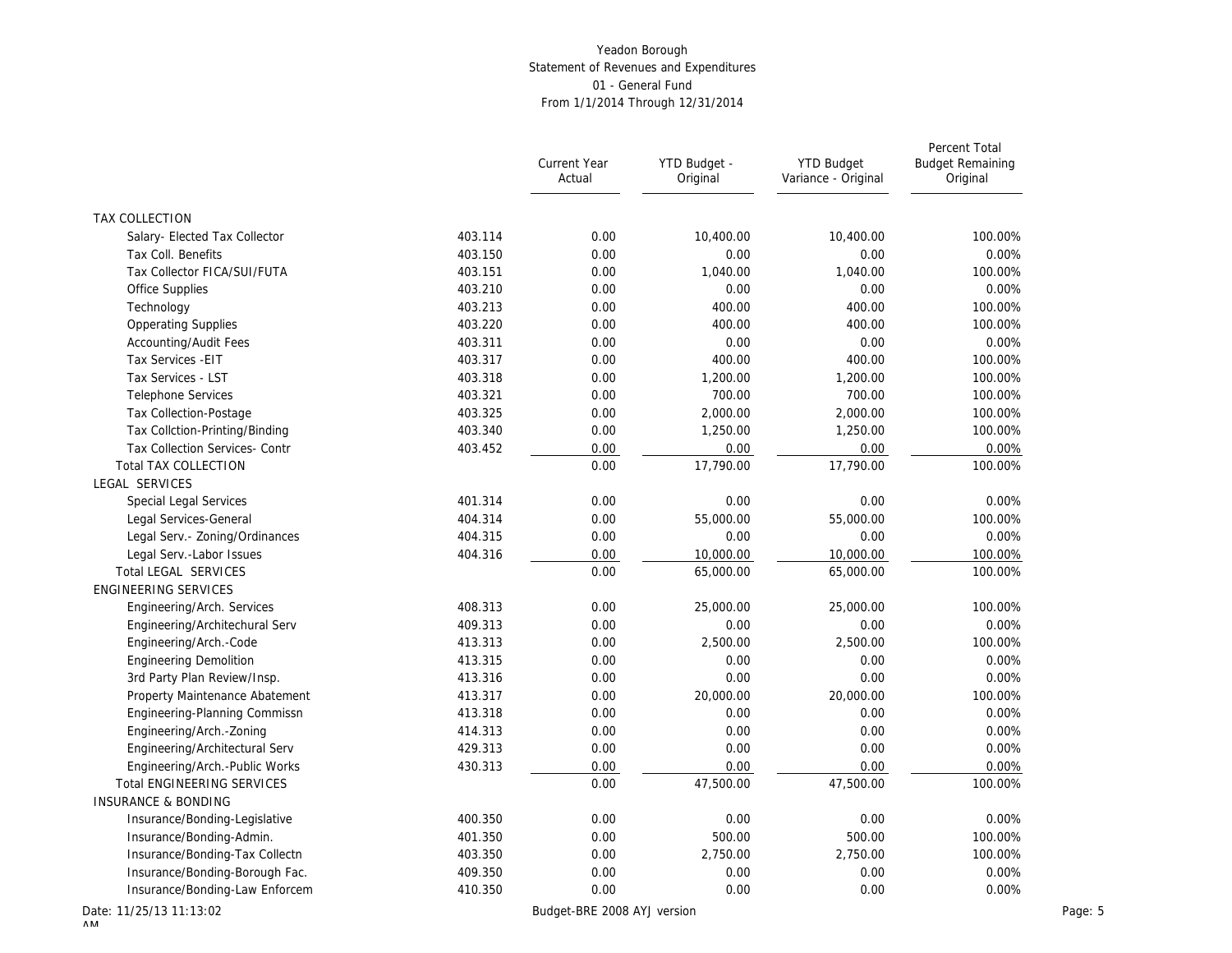|                                                        |         | <b>Current Year</b><br>Actual | YTD Budget -<br>Original | <b>YTD Budget</b><br>Variance - Original | Percent Total<br><b>Budget Remaining</b><br>Original |
|--------------------------------------------------------|---------|-------------------------------|--------------------------|------------------------------------------|------------------------------------------------------|
| Insurance/Bonding-Fire Dept.                           | 411.350 | 0.00                          | 0.00                     | 0.00                                     | 0.00%                                                |
| Insurance/Bonding-Code Enforce                         | 413.350 | 0.00                          | 0.00                     | 0.00                                     | 0.00%                                                |
| Insurance/Bonding-Public Works                         | 430.350 | 0.00                          | 0.00                     | 0.00                                     | 0.00%                                                |
| Insurance & Bonding                                    | 456.350 | 0.00                          | 0.00                     | 0.00                                     | 0.00%                                                |
| Insurance Liability                                    | 486.100 | 0.00                          | 109,000.00               | 109,000.00                               | 100.00%                                              |
| <b>Business Auto</b>                                   | 486.300 | 0.00                          | 43,500.00                | 43,500.00                                | 100.00%                                              |
| Insurance Public Off Liabiliy                          | 486.400 | 0.00                          | 43,500.00                | 43,500.00                                | 100.00%                                              |
| Insurance Police Prof Liabilit                         | 486.500 | 0.00                          | 40,000.00                | 40,000.00                                | 100.00%                                              |
| <b>Fidelity and Surety Bonds</b>                       | 486.600 | 0.00                          | 5,000.00                 | 5,000.00                                 | 100.00%                                              |
| Workers Compensation                                   | 486.700 | 0.00                          | 154,000.00               | 154,000.00                               | 100.00%                                              |
| Crime Coverage                                         | 486.800 | 0.00                          | 2,900.00                 | 2,900.00                                 | 100.00%                                              |
| Total INSURANCE & BONDING<br><b>BOROUGH FACILITIES</b> |         | 0.00                          | 401,150.00               | 401,150.00                               | 100.00%                                              |
| Salaries/Wages-Labor                                   | 409.140 | 0.00                          | 0.00                     | 0.00                                     | 0.00%                                                |
| Employers Contribtn/Benefits                           | 409.150 | 0.00                          | 0.00                     | 0.00                                     | 0.00%                                                |
| Repair/Maintenance Supplies                            | 409.250 | 0.00                          | 10,000.00                | 10,000.00                                | 100.00%                                              |
| Small Tools/Minor Equipment                            | 409.260 | 0.00                          | 750.00                   | 750.00                                   | 100.00%                                              |
| Electricity                                            | 409.361 | 0.00                          | 34,000.00                | 34,000.00                                | 100.00%                                              |
| Gas                                                    | 409.362 | 0.00                          | 13,000.00                | 13,000.00                                | 100.00%                                              |
| Water                                                  | 409.366 | 0.00                          | 4,500.00                 | 4,500.00                                 | 100.00%                                              |
| Repair/Maintenance Services                            | 409.370 | 0.00                          | 8,000.00                 | 8,000.00                                 | 100.00%                                              |
| Hall Rentals                                           | 409.383 | 0.00                          | 5,250.00                 | 5,250.00                                 | 100.00%                                              |
| <b>Contracted Services</b>                             | 409.450 | 0.00                          | 37,500.00                | 37,500.00                                | 100.00%                                              |
| <b>Hydrant Service</b>                                 | 411.363 | 0.00                          | 24,700.00                | 24,700.00                                | 100.00%                                              |
| <b>Total BOROUGH FACILITIES</b>                        |         | 0.00                          | 137,700.00               | 137,700.00                               | 100.00%                                              |
| POLICE DEPARTMENT                                      |         |                               |                          |                                          |                                                      |
| Salary of Chief of Police                              | 410.122 | 0.00                          | 105,441.00               | 105,441.00                               | 100.00%                                              |
| Salaries/Wages-Lieutenant                              | 410.125 | 0.00                          | 86,238.00                | 86,238.00                                | 100.00%                                              |
| Salary/Wage-Sgt                                        | 410.131 | 0.00                          | 262,455.00               | 262,455.00                               | 100.00%                                              |
| Salary/Wage- Officers                                  | 410.132 | 0.00                          | 590,000.00               | 590,000.00                               | 100.00%                                              |
| Salary/Wage- PT Officers                               | 410.133 | 0.00                          | 134,400.00               | 134,400.00                               | 100.00%                                              |
| Salary/Wage- Parking Enforcem                          | 410.134 | 0.00                          | 49,334.00                | 49,334.00                                | 100.00%                                              |
| Overtime Wages - Officers                              | 410.135 | 0.00                          | 72,000.00                | 72,000.00                                | 100.00%                                              |
| Salary/Wage- Crossing Guards                           | 410.136 | 0.00                          | 39,600.00                | 39,600.00                                | 100.00%                                              |
| Salary/Wages-Nght Differential                         | 410.137 | 0.00                          | 43,000.00                | 43,000.00                                | 100.00%                                              |
| Police Turnkey Wages                                   | 410.138 | 0.00                          | 4,455.00                 | 4,455.00                                 | 100.00%                                              |
| Salary/Wage- Clerical Support                          | 410.140 | 0.00                          | 48,439.00                | 48,439.00                                | 100.00%                                              |
| Police Benefits                                        | 410.150 | 0.00                          | 469,618.00               | 469,618.00                               | 100.00%                                              |
| Police FICA/SUI/FUTA                                   | 410.151 | 0.00                          | 118,564.00               | 118,564.00                               | 100.00%                                              |
| ate: 11/25/13 11:13:02                                 |         | Budget-BRE 2008 AYJ version   |                          |                                          | Page: 6                                              |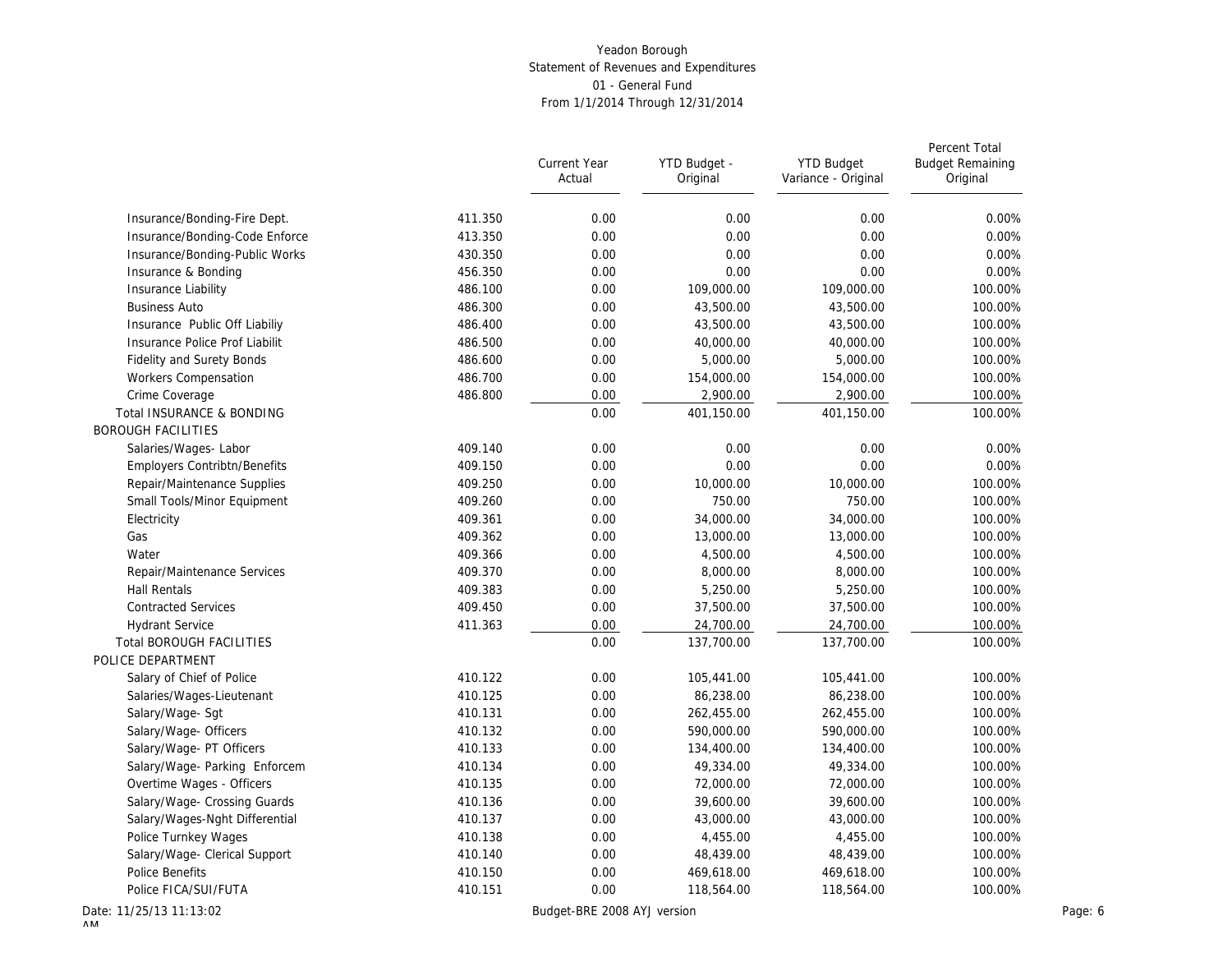|                                                   |         | Current Year<br>Actual      | YTD Budget -<br>Original | <b>YTD Budget</b><br>Variance - Original | Percent Total<br><b>Budget Remaining</b><br>Original |
|---------------------------------------------------|---------|-----------------------------|--------------------------|------------------------------------------|------------------------------------------------------|
| Post Retirement Benefits                          | 410.152 | 0.00                        | 25,000.00                | 25,000.00                                | 100.00%                                              |
| Uniformed Pension Plan                            | 410.160 | 0.00                        | 150,000.00               | 150,000.00                               | 100.00%                                              |
| Salary/Wage-Disability                            | 410.180 | 0.00                        | 15,789.00                | 15,789.00                                | 100.00%                                              |
| <b>Educational Bonuses</b>                        | 410.181 | 0.00                        | 3,200.00                 | 3,200.00                                 | 100.00%                                              |
| Buy-Back Days                                     | 410.182 | 0.00                        | 29,500.00                | 29,500.00                                | 100.00%                                              |
| Uniforms/Allowance                                | 410.190 | 0.00                        | 16,850.00                | 16,850.00                                | 100.00%                                              |
| Police-Office/Operating Supp                      | 410.210 | 0.00                        | 5,145.00                 | 5,145.00                                 | 100.00%                                              |
| Technology                                        | 410.213 | 0.00                        | 14,000.00                | 14,000.00                                | 100.00%                                              |
| <b>Police Operating Supplies</b>                  | 410.220 | 0.00                        | 13,000.00                | 13,000.00                                | 100.00%                                              |
| Police-Vehicle Fuel                               | 410.231 | 0.00                        | 41,500.00                | 41,500.00                                | 100.00%                                              |
| Police-Small Tools/Minor Equip                    | 410.260 | 0.00                        | 11,465.00                | 11,465.00                                | 100.00%                                              |
| Police-Communications/Service                     | 410.321 | 0.00                        | 7,800.00                 | 7,800.00                                 | 100.00%                                              |
| Police-Communications/Equip                       | 410.322 | 0.00                        | 5,656.00                 | 5,656.00                                 | 100.00%                                              |
| Police-Advertising                                | 410.341 | 0.00                        | 750.00                   | 750.00                                   | 100.00%                                              |
| Police-Repair & Maintenance                       | 410.370 | 0.00                        | 21,000.00                | 21,000.00                                | 100.00%                                              |
| Police-Leases                                     | 410.374 | 0.00                        | 5,250.00                 | 5,250.00                                 | 100.00%                                              |
| Police-Dues/Sub/Memberships                       | 410.420 | 0.00                        | 1,298.00                 | 1,298.00                                 | 100.00%                                              |
| Police Dept.-Contrctd Services                    | 410.450 | 0.00                        | 0.00                     | 0.00                                     | 0.00%                                                |
| <b>Animal Control Services</b>                    | 410.452 | 0.00                        | 47,000.00                | 47,000.00                                | 100.00%                                              |
|                                                   |         |                             |                          |                                          |                                                      |
| Police-Mtngs/Conf./Training                       | 410.460 | 0.00                        | 5,000.00                 | 5,000.00                                 | 100.00%                                              |
| Police-Vehicle Leasing                            | 410.700 | 0.00                        | 0.00                     | 0.00                                     | 0.00%                                                |
| Capital Purchase- Equipment                       | 410.740 | 0.00                        | 0.00                     | 0.00                                     | 0.00%                                                |
| <b>Grant Expenses</b>                             | 410.750 | 0.00                        | 0.00                     | 0.00                                     | 0.00%                                                |
| <b>Total POLICE DEPARTMENT</b><br>FIRE DEPARTMENT |         | 0.00                        | 2,442,747.00             | 2,442,747.00                             | 100.00%                                              |
|                                                   |         |                             |                          |                                          |                                                      |
| Fire Dept.-Uniforms                               | 411.190 | 0.00                        | 0.00                     | 0.00                                     | 0.00%                                                |
| Volunteer Fire Relief Assoc.                      | 411.195 | 0.00                        | 0.00                     | 0.00                                     | 0.00%                                                |
| Fire Dept.-Operating Supplies                     | 411.220 | 0.00                        | 0.00                     | 0.00                                     | 0.00%                                                |
| Fire Dept.-Vehicle Fuel                           | 411.232 | 0.00                        | 12,000.00                | 12,000.00                                | 100.00%                                              |
| Fire Hose/Couplings                               | 411.241 | 0.00                        | 2,500.00                 | 2,500.00                                 | 100.00%                                              |
| Fire Dept.-Communications                         | 411.320 | 0.00                        | 5,000.00                 | 5,000.00                                 | 100.00%                                              |
| Repair/Maintenance Services                       | 411.370 | 0.00                        | 25,000.00                | 25,000.00                                | 100.00%                                              |
| Fire Dept.-Education/Training                     | 411.470 | 0.00                        | 1,000.00                 | 1,000.00                                 | 100.00%                                              |
| Volunteer Fire Relief Assoc.                      | 411.541 | 0.00                        | 60,000.00                | 60,000.00                                | 100.00%                                              |
| Vehicle Leasing                                   | 411.700 | 0.00                        | 51,000.00                | 51,000.00                                | 100.00%                                              |
| Total FIRE DEPARTMENT                             |         | 0.00                        | 156,500.00               | 156,500.00                               | 100.00%                                              |
| DEPARTMENT OF CODE ENFORCEMENT                    |         |                             |                          |                                          |                                                      |
| Salary-Fire Marshall                              | 411.12  | 0.00                        | 49,196.00                | 49,196.00                                | 100.00%                                              |
| Salary- Dir of Code Enforcemnt                    | 413.122 | 0.00                        | 35,000.00                | 35,000.00                                | 100.00%                                              |
| Date: 11/25/13 11:13:02                           |         | Budget-BRE 2008 AYJ version |                          |                                          |                                                      |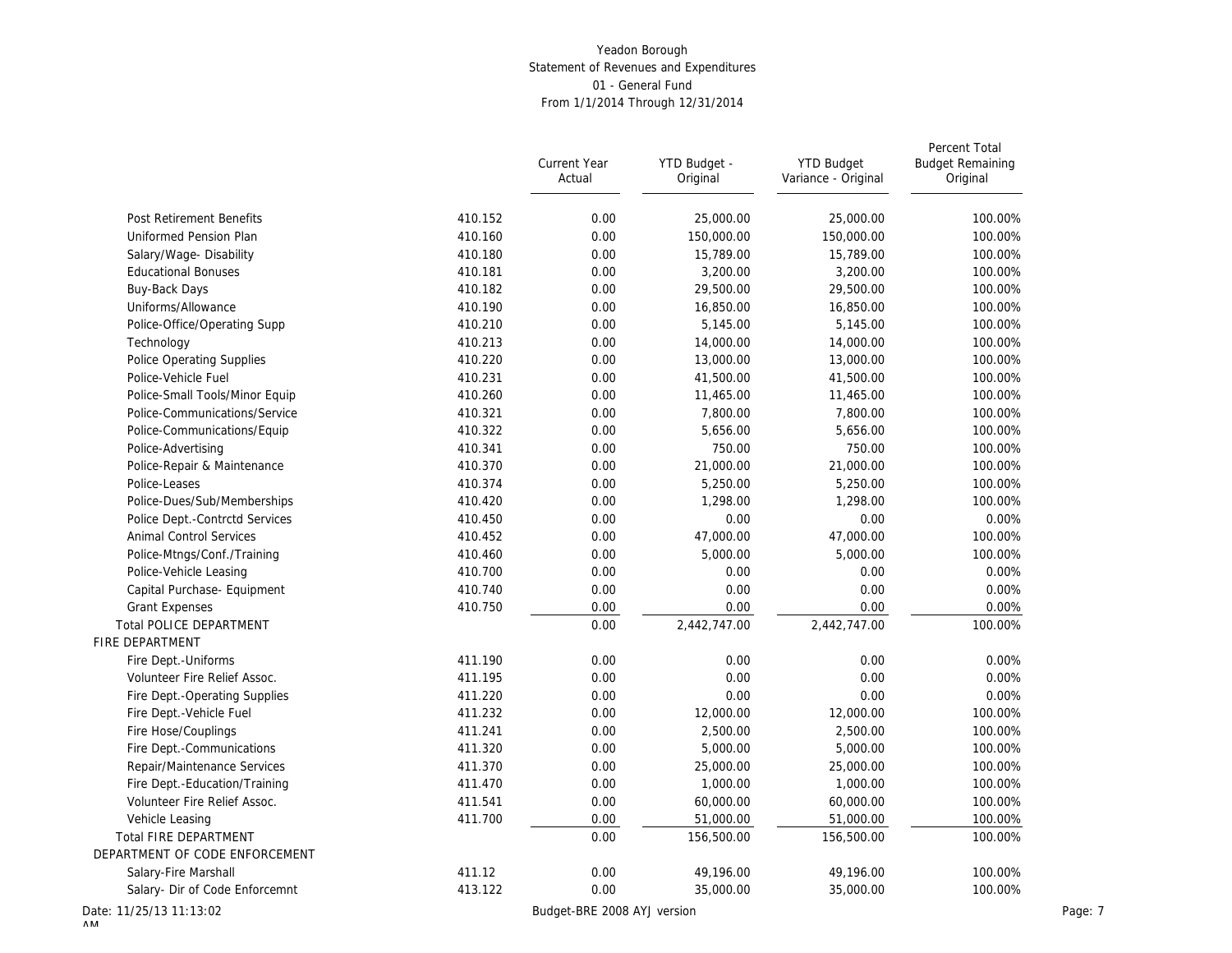|                                                  |         | Current Year<br>Actual | YTD Budget -<br>Original | <b>YTD Budget</b><br>Variance - Original | Percent Total<br><b>Budget Remaining</b><br>Original |
|--------------------------------------------------|---------|------------------------|--------------------------|------------------------------------------|------------------------------------------------------|
| Salary/Wage- Professionl Staff                   | 413.130 | 0.00                   | 76,960.00                | 76,960.00                                | 100.00%                                              |
| Salaries/Wages-PTInspection                      | 413.135 | 0.00                   | 42,818.00                | 42,818.00                                | 100.00%                                              |
| Salary/Wages-Office Manager                      | 413.140 | 0.00                   | 43,907.00                | 43,907.00                                | 100.00%                                              |
| Salary/Wages-Clerical                            | 413.145 | 0.00                   | 0.00                     | 0.00                                     | 0.00%                                                |
| Code Enf.-Benefits                               | 413.150 | 0.00                   | 55,000.00                | 55,000.00                                | 100.00%                                              |
| Code FICA/SUI/FUTA                               | 413.151 | 0.00                   | 16,285.00                | 16,285.00                                | 100.00%                                              |
| Code Health Buyback                              | 413.155 | 0.00                   | 10,595.00                | 10,595.00                                | 100.00%                                              |
| Code Enf. Uniforms                               | 413.190 | 0.00                   | 1,500.00                 | 1,500.00                                 | 100.00%                                              |
| Code Enforcement-Supplies                        | 413.210 | 0.00                   | 4,500.00                 | 4,500.00                                 | 100.00%                                              |
| Code Enforcemnt/Vehicle Fuel                     | 413.231 | 0.00                   | 7,700.00                 | 7,700.00                                 | 100.00%                                              |
| Small Tools/Minor Equipment                      | 413.260 | 0.00                   | 500.00                   | 500.00                                   | 100.00%                                              |
| Code Enforcmnt-Telephone                         | 413.321 | 0.00                   | 3,200.00                 | 3,200.00                                 | 100.00%                                              |
| Code Enforcement-Postage                         | 413.325 | 0.00                   | 1,200.00                 | 1,200.00                                 | 100.00%                                              |
| Repair/Maintenance Services                      | 413.370 | 0.00                   | 1,500.00                 | 1,500.00                                 | 100.00%                                              |
| Dues/Subscriptions/Memberships                   | 413.420 | 0.00                   | 600.00                   | 600.00                                   | 100.00%                                              |
| Community Outreach/Q of L                        | 413.425 | 0.00                   | 0.00                     | 0.00                                     | 0.00%                                                |
| Code Enforcement-Meetings/Conf                   | 413.460 | 0.00                   | 5,000.00                 | 5,000.00                                 | 100.00%                                              |
| PA State UCC Permit Fee                          | 413.465 | 0.00                   | 2,000.00                 | 2,000.00                                 | 100.00%                                              |
| Certification & Testing                          | 413.470 | 0.00                   | 1,500.00                 | 1,500.00                                 | 100.00%                                              |
| Codes & Technical Publications                   | 413.475 | 0.00                   | 1,400.00                 | 1,400.00                                 | 100.00%                                              |
| Code Enforcemnt Capital Exp.                     | 413.500 | 0.00                   | 0.00                     | 0.00                                     | 0.00%                                                |
| Total DEPARTMENT OF CODE ENFORCEMENT             |         | 0.00                   | 360,361.00               | 360,361.00                               | 100.00%                                              |
| DEPARTMENT OF EMERGENCY<br>MANAGEMENT/TOWN WATCH |         |                        |                          |                                          |                                                      |
| Salarie/Wages Part Time Insp.                    | 415.135 | 0.00                   | 7.500.00                 | 7,500.00                                 | 100.00%                                              |
| <b>Emergency Management-Benefits</b>             | 415.150 | 0.00                   | 0.00                     | 0.00                                     | 0.00%                                                |
| Emerg. Mgmt. FICA/SUI/FUTA                       | 415.151 | 0.00                   | 574.00                   | 574.00                                   | 100.00%                                              |
| <b>Emergency Mgmt-Uniforms</b>                   | 415.190 | 0.00                   | 500.00                   | 500.00                                   | 100.00%                                              |
| Emergency Mgmt Supplies/Equip                    | 415.220 | 0.00                   | 3,000.00                 | 3,000.00                                 | 100.00%                                              |
| Emerg. Mgmt. Vehicle Fuel                        | 415.231 | 0.00                   | 1,200.00                 | 1,200.00                                 | 100.00%                                              |
| Small Tools/Minor Equipment                      | 415.260 | 0.00                   | 2,000.00                 | 2,000.00                                 | 100.00%                                              |
| <b>Emergency Mgmnt Communication</b>             | 415.320 | 0.00                   | 2,000.00                 | 2,000.00                                 | 100.00%                                              |
| Postage                                          | 415.325 | 0.00                   | 100.00                   | 100.00                                   | 100.00%                                              |
| Advertising/Printing/Binding                     | 415.340 | 0.00                   | 400.00                   | 400.00                                   | 100.00%                                              |
| Emer. Mgmt-Dues/Sub/Membrshp                     | 415.420 | 0.00                   | 500.00                   | 500.00                                   | 100.00%                                              |
| Emerg Mgmt-Seminars/Conf.                        | 415.460 | 0.00                   | 500.00                   | 500.00                                   | 100.00%                                              |
| Volunteer Incentive                              | 415.461 | 0.00                   | 200.00                   | 200.00                                   | 100.00%                                              |
| <b>Emergency Fund</b>                            | 415.462 | 0.00                   | 500.00                   | 500.00                                   | 100.00%                                              |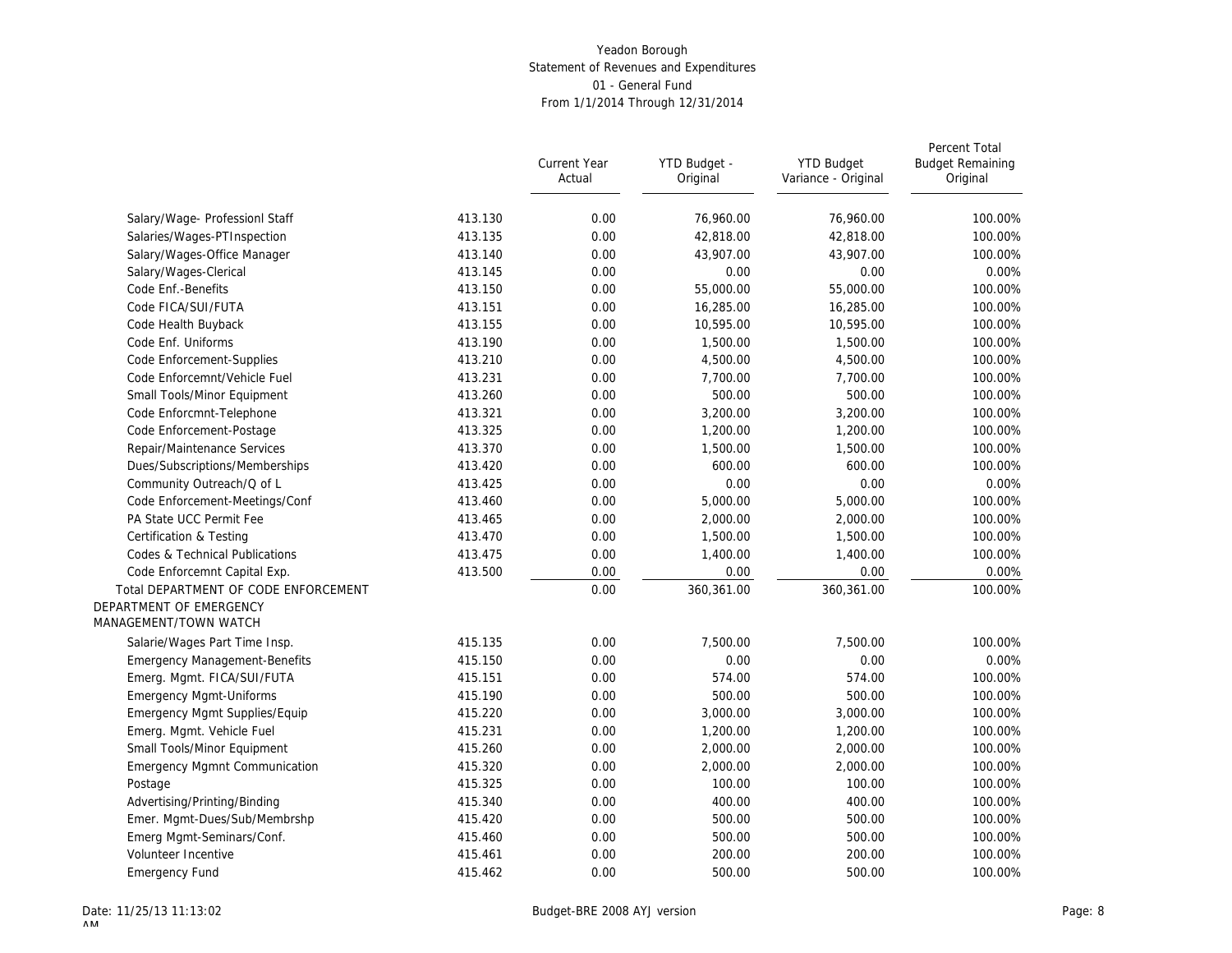|                                                        |         | Current Year<br>Actual | YTD Budget -<br>Original | <b>YTD Budget</b><br>Variance - Original | Percent Total<br><b>Budget Remaining</b><br>Original |
|--------------------------------------------------------|---------|------------------------|--------------------------|------------------------------------------|------------------------------------------------------|
| Total DEPARTMENT OF EMERGENCY<br>MANAGEMENT/TOWN WATCH |         | 0.00                   | 18.974.00                | 18.974.00                                | 100.00%                                              |
| DEPARTMENT OF HIGHWAY & GENERAL SERVICES               |         |                        |                          |                                          |                                                      |
| Salary/Wage-Labor                                      | 427.140 | 0.00                   | 0.00                     | 0.00                                     | 0.00%                                                |
| Salaries/Wages Labor-OT                                | 427.145 | 0.00                   | 0.00                     | 0.00                                     | 0.00%                                                |
| <b>Benefits</b>                                        | 427.150 | 0.00                   | 0.00                     | 0.00                                     | 0.00%                                                |
| Employer FICA/SUI/FUTA                                 | 427.151 | 0.00                   | 0.00                     | 0.00                                     | 0.00%                                                |
| Uniformed Pension Contribution                         | 427.165 | 0.00                   | 0.00                     | 0.00                                     | 0.00%                                                |
| <b>Operating Supplies</b>                              | 427.220 | 0.00                   | 0.00                     | 0.00                                     | 0.00%                                                |
| Contracted Serv/Trash Removal                          | 427.450 | 0.00                   | 0.00                     | 0.00                                     | 0.00%                                                |
| Salary/Wage-Labor                                      | 429.140 | 0.00                   | 0.00                     | 0.00                                     | 0.00%                                                |
| Salaries/Wages-OT                                      | 429.145 | 0.00                   | 0.00                     | 0.00                                     | 0.00%                                                |
| <b>Benefits</b>                                        | 429.150 | 0.00                   | 0.00                     | 0.00                                     | 0.00%                                                |
| Employer FICA/SUI/FUTA                                 | 429.151 | 0.00                   | 0.00                     | 0.00                                     | 0.00%                                                |
| Uniformed Pension Contribution                         | 429.165 | 0.00                   | 0.00                     | 0.00                                     | 0.00%                                                |
| Repair/Maintenance Services                            | 429.370 | 0.00                   | 0.00                     | 0.00                                     | 0.00%                                                |
| Salary- Public Works Director                          | 430.122 | 0.00                   | 0.00                     | 0.00                                     | 0.00%                                                |
| Salary/Wage- Labor FT                                  | 430.140 | 0.00                   | 112,886.00               | 112,886.00                               | 100.00%                                              |
| Public Works Salary/Custodl/PT                         | 430.141 | 0.00                   | 0.00                     | 0.00                                     | 0.00%                                                |
| Public Works Salary-Seasonal                           | 430.142 | 0.00                   | 0.00                     | 0.00                                     | 0.00%                                                |
| Salaries-Public Works Overtime                         | 430.145 | 0.00                   | 6,000.00                 | 6,000.00                                 | 100.00%                                              |
| Pub Wrks Benefits                                      | 430.150 | 0.00                   | 54,683.00                | 54,683.00                                | 100.00%                                              |
| Public Works FICA/SUI/FUTA                             | 430.151 | 0.00                   | 8.636.00                 | 8,636.00                                 | 100.00%                                              |
| Non Uniformed Pension Contrib                          | 430.165 | 0.00                   | 7,906.00                 | 7,906.00                                 | 100.00%                                              |
| Pub Wrks Uniforms/Allowance                            | 430.190 | 0.00                   | 1,400.00                 | 1,400.00                                 | 100.00%                                              |
| Tecnology                                              | 430.213 | 0.00                   | 750.00                   | 750.00                                   | 100.00%                                              |
| Pub Wrks Operating Supplies                            | 430.220 | 0.00                   | 2,500.00                 | 2,500.00                                 | 100.00%                                              |
| Public Works-Vehicle Fuel                              | 430.231 | 0.00                   | 24,000.00                | 24,000.00                                | 100.00%                                              |
| Safety Items                                           | 430.242 | 0.00                   | 1,500.00                 | 1,500.00                                 | 100.00%                                              |
| Repairs & Maint-Facility                               | 430.250 | 0.00                   | 2,000.00                 | 2,000.00                                 | 100.00%                                              |
| Pub Wrks Sm. Tools/Minor Equip                         | 430.260 | 0.00                   | 0.00                     | 0.00                                     | 0.00%                                                |
| <b>Public Works-Communications</b>                     | 430.320 | 0.00                   | 8,000.00                 | 8,000.00                                 | 100.00%                                              |
| Pub Wrks-Dues/Subs/Membr                               | 430.420 | 0.00                   | 100.00                   | 100.00                                   | 100.00%                                              |
| <b>Contracted Services</b>                             | 430.450 | 0.00                   | 3,000.00                 | 3,000.00                                 | 100.00%                                              |
| Meetings/Conferences                                   | 430.460 | 0.00                   | 300.00                   | 300.00                                   | 100.00%                                              |
| <b>Operating Supplies</b>                              | 434.220 | 0.00                   | 0.00                     | 0.00                                     | 0.00%                                                |
| Electricity- Street Lighting                           | 434.361 | 0.00                   | 500.00                   | 500.00                                   | 100.00%                                              |
| <b>Contracted Services</b>                             | 434.450 | 0.00                   | 0.00                     | 0.00                                     | 0.00%                                                |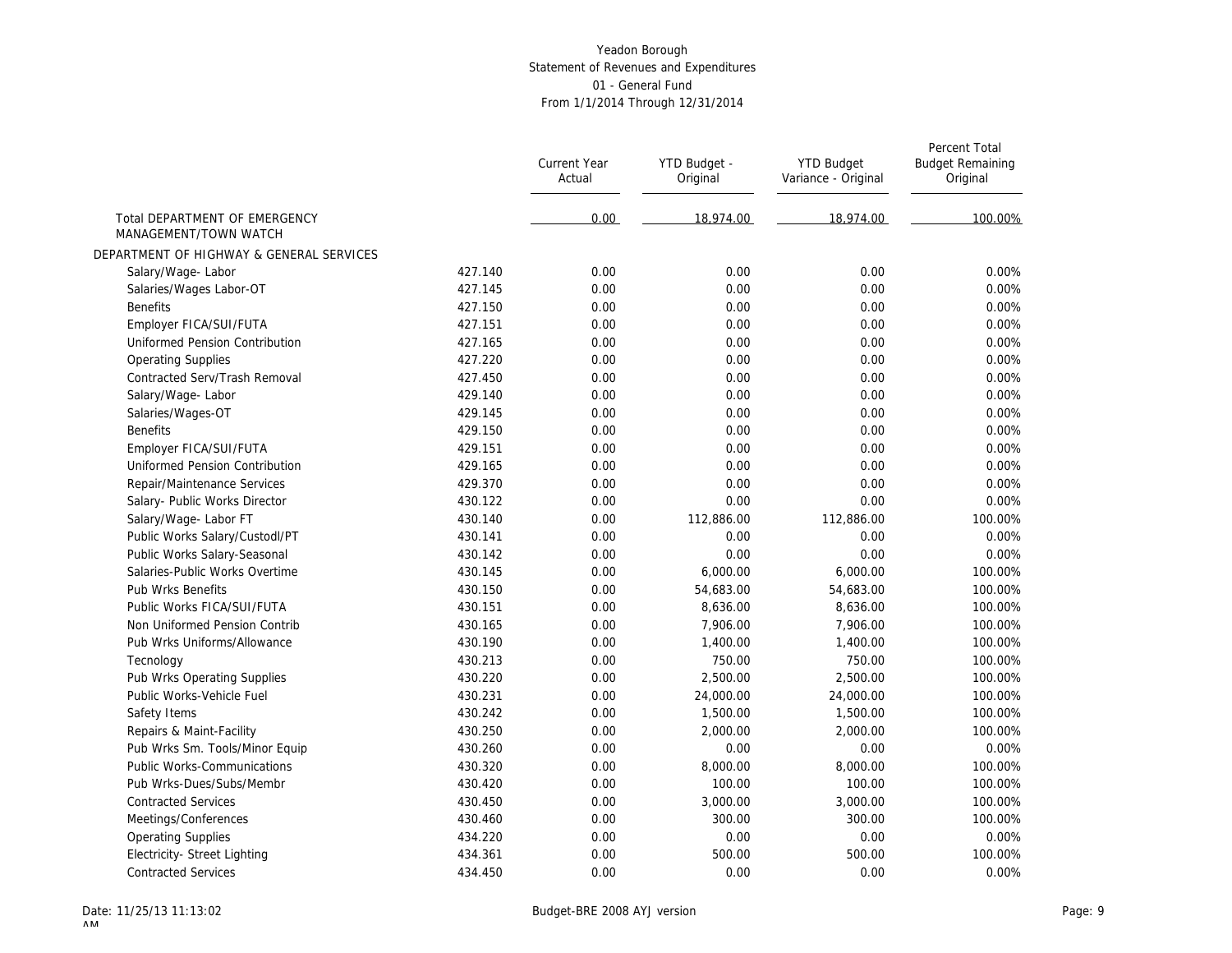|                                                          |         | Current Year<br>Actual      | YTD Budget -<br>Original | <b>YTD Budget</b><br>Variance - Original | Percent Total<br><b>Budget Remaining</b><br>Original |
|----------------------------------------------------------|---------|-----------------------------|--------------------------|------------------------------------------|------------------------------------------------------|
| Total DEPARTMENT OF HIGHWAY & GENERAL<br><b>SERVICES</b> |         | 0.00                        | 234,161.00               | 234,161.00                               | 100.00%                                              |
| STREET CLEANING                                          |         |                             |                          |                                          |                                                      |
| <b>Operating Supplies</b>                                | 431.220 | 0.00                        | 0.00                     | 0.00                                     | 0.00%                                                |
| Total STREET CLEANING                                    |         | 0.00                        | 0.00                     | 0.00                                     | 0.00%                                                |
| <b>SNOW REMOVAL</b>                                      |         |                             |                          |                                          |                                                      |
| Salary/Wages-Overtime                                    | 432.130 | 0.00                        | 0.00                     | 0.00                                     | 0.00%                                                |
| <b>Benefits</b>                                          | 432.150 | 0.00                        | 0.00                     | 0.00                                     | 0.00%                                                |
| <b>Operating Supplies</b>                                | 432.220 | 0.00                        | 10,000.00                | 10,000.00                                | 100.00%                                              |
| Small Tools/Minor Equipment                              | 432.260 | 0.00                        | 750.00                   | 750.00                                   | 100.00%                                              |
| <b>Total SNOW REMOVAL</b>                                |         | 0.00                        | 10,750.00                | 10,750.00                                | 100.00%                                              |
| STREET SIGNS, MARKINGS & SIGNALS                         |         |                             |                          |                                          |                                                      |
| <b>Operating Supplies</b>                                | 433.220 | 0.00                        | 3,500.00                 | 3,500.00                                 | 100.00%                                              |
| Meter and Meter Parts                                    | 433.240 | 0.00                        | 2,000.00                 | 2,000.00                                 | 100.00%                                              |
| Repair/Maintenance Supplies                              | 433.250 | 0.00                        | 0.00                     | 0.00                                     | 0.00%                                                |
| Traffic Signal Repair/Maint.                             | 433.254 | 0.00                        | 0.00                     | 0.00                                     | 0.00%                                                |
| Total STREET SIGNS, MARKINGS & SIGNALS                   |         | 0.00                        | 5,500.00                 | 5,500.00                                 | 100.00%                                              |
| MACHINERY & TOOL REPAIR                                  |         |                             |                          |                                          |                                                      |
| Storm Sewer- Maint & Educ                                | 436.370 | 0.00                        | 2,500.00                 | 2,500.00                                 | 100.00%                                              |
| Small Tools/Minor Equipment                              | 437.260 | 0.00                        | 500.00                   | 500.00                                   | 100.00%                                              |
| Repair/Maintenance Services                              | 437.370 | 0.00                        | 11,000.00                | 11,000.00                                | 100.00%                                              |
| Total MACHINERY & TOOL REPAIR                            |         | 0.00                        | 14,000.00                | 14,000.00                                | 100.00%                                              |
| ROAD MAINTENANCE & REPAIR                                |         |                             |                          |                                          |                                                      |
| <b>Operating Supplies</b>                                | 438.220 | 0.00                        | 0.00                     | 0.00                                     | 0.00%                                                |
| Repair/Maintenance Services                              | 438.370 | 0.00                        | 12,353.00                | 12,353.00                                | 100.00%                                              |
| Total ROAD MAINTENANCE & REPAIR                          |         | 0.00                        | 12,353.00                | 12,353.00                                | 100.00%                                              |
| RECREATION/YOUTH DEVELOPMENT/PARKS                       |         |                             |                          |                                          |                                                      |
| <b>Recreation Salaries</b>                               | 452.140 | 0.00                        | 17,653.00                | 17,653.00                                | 100.00%                                              |
| Recreation (Fresh Start)                                 | 452.141 | 0.00                        | 0.00                     | 0.00                                     | 0.00%                                                |
| <b>Recreation Benefits</b>                               | 452.150 | 0.00                        | 500.00                   | 500.00                                   | 100.00%                                              |
| Recreation FICA/SUI/FUTA                                 | 452.151 | 0.00                        | 1,350.00                 | 1,350.00                                 | 100.00%                                              |
| <b>Operating Supplies</b>                                | 452.210 | 0.00                        | 0.00                     | 0.00                                     | 0.00%                                                |
| Recreation-Prgrm. Dvlp/Support                           | 452.220 | 0.00                        | 12,125.00                | 12,125.00                                | 100.00%                                              |
| Flag Day                                                 | 452.221 | 0.00                        | 7,500.00                 | 7,500.00                                 | 100.00%                                              |
| Elm Street Project                                       | 452.222 | 0.00                        | 12,100.00                | 12,100.00                                | 100.00%                                              |
| Security Clearances Cost                                 | 452.223 | 0.00                        | 0.00                     | 0.00                                     | 0.00%                                                |
| Discount Ticket Program                                  | 452.230 | 0.00                        | 0.00                     | 0.00                                     | 0.00%                                                |
| Recr-Dues/Memberships                                    | 452.420 | 0.00                        | 0.00                     | 0.00                                     | 0.00%                                                |
| <b>Recreation-Contracted Services</b>                    | 452.450 | 0.00                        | 0.00                     | 0.00                                     | 0.00%                                                |
| ate: 11/25/13 11:13:02                                   |         | Budget-BRE 2008 AYJ version |                          |                                          | Page: 10                                             |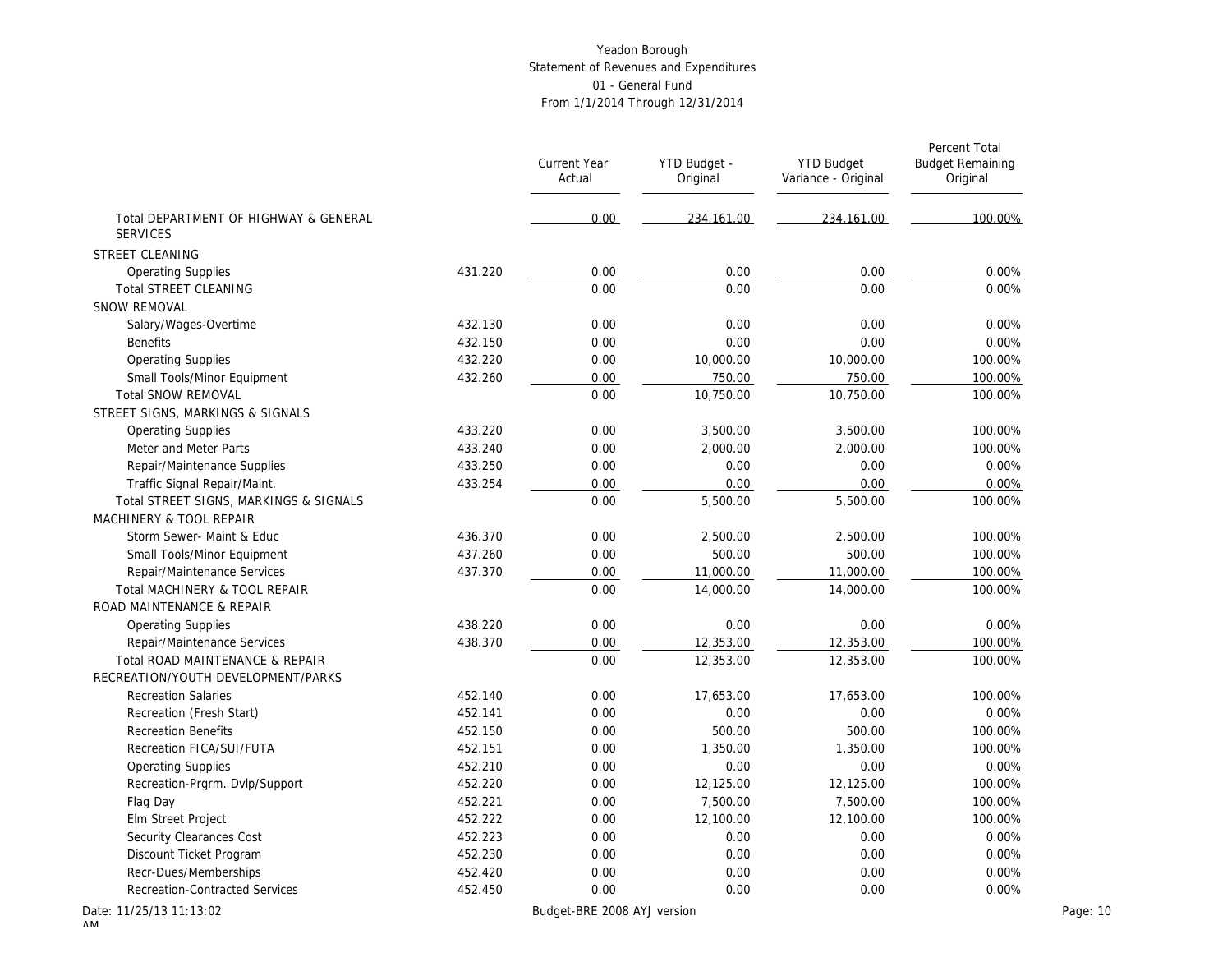|                                                            |         | Current Year<br>Actual      | YTD Budget -<br>Original | <b>YTD Budget</b><br>Variance - Original | Percent Total<br><b>Budget Remaining</b><br>Original |
|------------------------------------------------------------|---------|-----------------------------|--------------------------|------------------------------------------|------------------------------------------------------|
| Summer Intern Program                                      | 452.451 | 0.00                        | 0.00                     | 0.00                                     | 0.00%                                                |
| Yeadon Youth Employment Pgm                                | 452.452 | 0.00                        | 10,000.00                | 10,000.00                                | 100.00%                                              |
| Community Programs-Contrib                                 | 452.541 | 0.00                        | 5,850.00                 | 5,850.00                                 | 100.00%                                              |
| <b>Building Rental-Recreation</b>                          | 452.550 | 0.00                        | 0.00                     | 0.00                                     | 0.00%                                                |
| Fresh Start Programs                                       | 453.000 | 0.00                        | 0.00                     | 0.00                                     | 0.00%                                                |
| <b>Operating Supplies</b>                                  | 454.220 | 0.00                        | 15,000.00                | 15,000.00                                | 100.00%                                              |
| Parks Maintenance-Expenses                                 | 454.240 | 0.00                        | 0.00                     | 0.00                                     | 0.00%                                                |
|                                                            | 454.260 |                             |                          |                                          |                                                      |
| Small Tools/Minor Equipment                                |         | 0.00                        | 1,000.00                 | 1,000.00                                 | 100.00%                                              |
| Parks-Repair/Maintnance Serv                               | 454.370 | 0.00                        | 1,000.00                 | 1,000.00                                 | 100.00%                                              |
| Total RECREATION/YOUTH DEVELOPMENT/PARKS<br>SPECIAL EVENTS |         | 0.00                        | 84,078.00                | 84,078.00                                | 100.00%                                              |
| Special Evnts-Suppl/Materials                              | 457.220 | 0.00                        | 0.00                     | 0.00                                     | 0.00%                                                |
| Special Events-Contracted Serv                             | 457.452 | 0.00                        | 0.00                     | 0.00                                     | 0.00%                                                |
| <b>Total SPECIAL EVENTS</b>                                |         | 0.00                        | 0.00                     | 0.00                                     | 0.00%                                                |
| LIBRARY                                                    |         |                             |                          |                                          |                                                      |
| Salary of Library Director                                 | 456.122 | 0.00                        | 52,000.00                | 52,000.00                                | 100.00%                                              |
| Salary/Wages-Library Personnel                             | 456.130 | 0.00                        | 145,419.00               | 145,419.00                               | 100.00%                                              |
| Library-Benefits                                           | 456.150 | 0.00                        | 77,478.00                | 77,478.00                                | 100.00%                                              |
| Library FICA/SUI/FUTA                                      | 456.151 | 0.00                        | 17,836.00                | 17,836.00                                | 100.00%                                              |
| Library Health Buyback                                     | 456.155 | 0.00                        | 10,595.00                | 10,595.00                                | 100.00%                                              |
| <b>Accounting/Auditing Fees</b>                            | 456.311 | 0.00                        | 5,500.00                 | 5,500.00                                 | 100.00%                                              |
| Library-Repair/Maintnce Serv                               | 456.370 | 0.00                        | 5,500.00                 | 5,500.00                                 | 100.00%                                              |
| Professional Services-Library                              | 456.450 | 0.00                        | 0.00                     | 0.00                                     | 0.00%                                                |
| Contribution-Children's Prams.                             | 456.451 | 0.00                        | 3,000.00                 | 3,000.00                                 | 100.00%                                              |
| Contribution to Library Board                              | 456.531 | 0.00                        | 63,135.00                | 63,135.00                                | 100.00%                                              |
| <b>Total LIBRARY</b>                                       |         | 0.00                        | 380,463.00               | 380,463.00                               | 100.00%                                              |
| PLANNING/ZONING/URBAN DEVELOPMENT                          |         |                             |                          |                                          |                                                      |
| Zoning-Transcription Services                              | 414.316 | 0.00                        | 500.00                   | 500.00                                   | 100.00%                                              |
| Zoning-Postage                                             | 414.325 | 0.00                        | 0.00                     | 0.00                                     | 0.00%                                                |
| Zoning-Advrtisng/Prntng/Bindng                             | 414.340 | 0.00                        | 500.00                   | 500.00                                   | 100.00%                                              |
| Zoning-Contracted Services                                 | 414.450 | 0.00                        | 2,500.00                 | 2,500.00                                 | 100.00%                                              |
| Planning Transcription                                     | 416.316 | 0.00                        | 0.00                     | 0.00                                     | 0.00%                                                |
| Planning Postage                                           | 416.325 | 0.00                        | 0.00                     | 0.00                                     | 0.00%                                                |
| Planning Advertising                                       | 416.340 | 0.00                        | 200.00                   | 200.00                                   | 100.00%                                              |
| Planning Legal                                             | 416.450 | 0.00                        | 0.00                     | 0.00                                     | 0.00%                                                |
| <b>Planning Consultant</b>                                 | 416.454 | 0.00                        | 0.00                     | 0.00                                     | 0.00%                                                |
| Total PLANNING/ZONING/URBAN DEVELOPMENT                    |         | 0.00                        | 3,700.00                 | 3,700.00                                 | 100.00%                                              |
| CONSERVATION/DEVELOPMENT                                   |         |                             |                          |                                          |                                                      |
| Economic Development                                       | 463.370 | 0.00                        | 0.00                     | 0.00                                     | 0.00%                                                |
| ate: 11/25/13 11:13:02                                     |         | Budget-BRE 2008 AYJ version |                          |                                          |                                                      |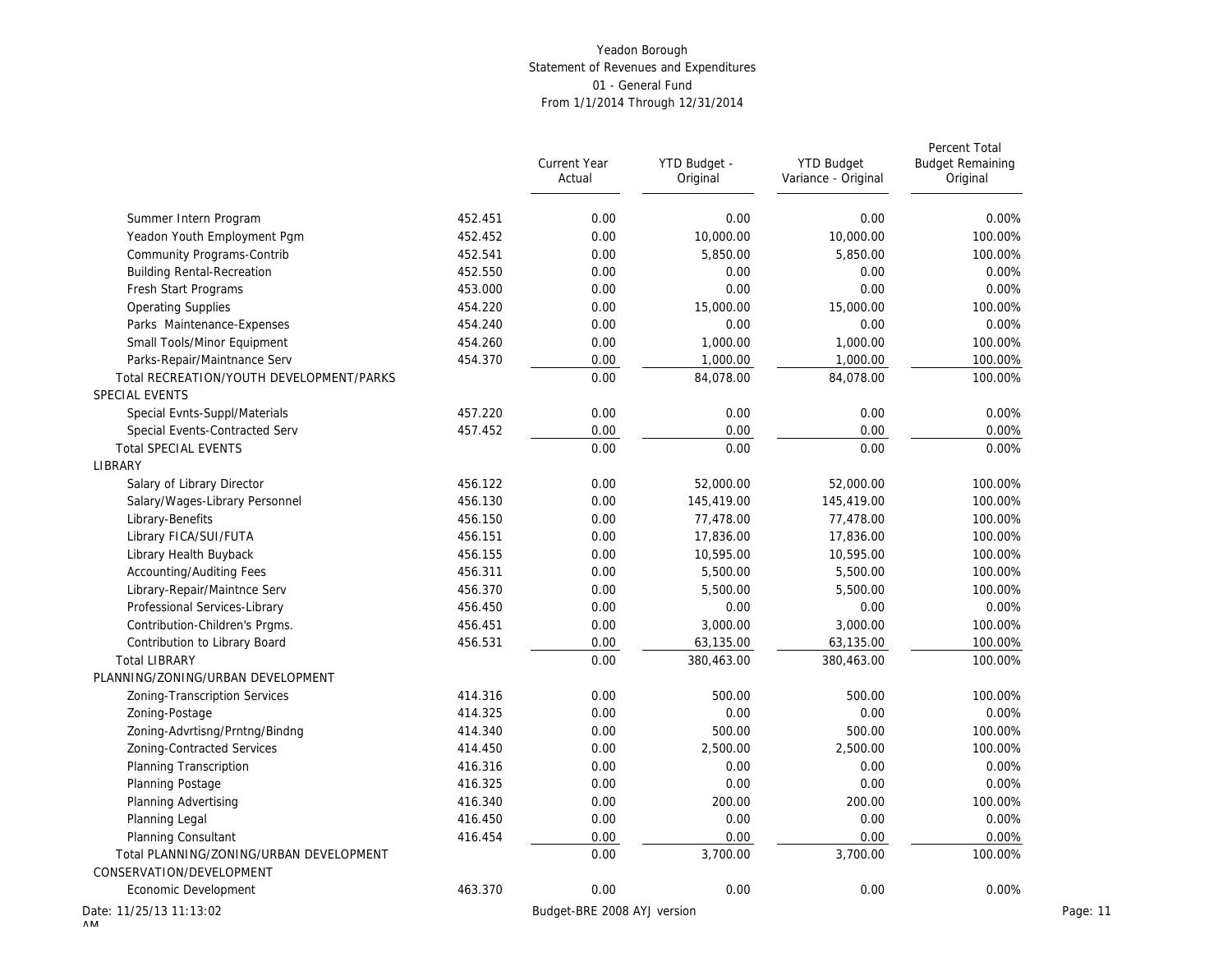|                                             |         | <b>Current Year</b><br>Actual | YTD Budget -<br>Original | <b>YTD Budget</b><br>Variance - Original | Percent Total<br><b>Budget Remaining</b><br>Original |
|---------------------------------------------|---------|-------------------------------|--------------------------|------------------------------------------|------------------------------------------------------|
| Total CONSERVATION/DEVELOPMENT              |         | 0.00                          | 0.00                     | 0.00                                     | 0.00%                                                |
| <b>DEBT SERVICE</b>                         |         |                               |                          |                                          |                                                      |
| General Obligation Bond Princp              | 471.100 | 0.00                          | 97,000.00                | 97.000.00                                | 100.00%                                              |
| <b>Interest Expense</b>                     | 472.000 | 0.00                          | 0.00                     | 0.00                                     | 0.00%                                                |
| TAN, Interest                               | 472.060 | 0.00                          | 0.00                     | 0.00                                     | 0.00%                                                |
| General Obligatn Bond Interest              | 472.100 | 0.00                          | 65,140.00                | 65,140.00                                | 100.00%                                              |
| <b>Total DEBT SERVICE</b>                   |         | 0.00                          | 162,140.00               | 162,140.00                               | 100.00%                                              |
| MISCELLANEOUS EXPENDITURES                  |         |                               |                          |                                          |                                                      |
| Miscellaneous Expenditures                  | 480.000 | 0.00                          | 10,000.00                | 10,000.00                                | 100.00%                                              |
| <b>Bank Fees</b>                            | 480.031 | 0.00                          | 6.000.00                 | 6.000.00                                 | 100.00%                                              |
| Refund/Overpayments Prior Year              | 481.000 | 0.00                          | 0.00                     | 0.00                                     | 0.00%                                                |
| Judgments/Losses                            | 482.000 | 0.00                          | 15,000.00                | 15,000.00                                | 100.00%                                              |
| Non Operating Expense                       | 490.500 | 0.00                          | 0.00                     | 0.00                                     | $0.00\%$                                             |
| Refund of Prior Yr Revenues                 | 491.000 | 0.00                          | 20,000.00                | 20,000.00                                | 100.00%                                              |
| Transfer To EDC                             | 492.200 | 0.00                          | 0.00                     | 0.00                                     | 0.00%                                                |
| Transf To Vehic Repl Fd                     | 492.41  | 0.00                          | 0.00                     | 0.00                                     | 0.00%                                                |
| <b>Total MISCELLANEOUS EXPENDITURES</b>     |         | 0.00                          | 51,000.00                | 51,000.00                                | 100.00%                                              |
| OTHER FINANCING USES                        |         |                               |                          |                                          |                                                      |
| Transfer to Motor License Fund              | 492.05  | 0.00                          | 0.00                     | 0.00                                     | 0.00%                                                |
| Transfer to CDC                             | 492.100 | 0.00                          | 0.00                     | 0.00                                     | 0.00%                                                |
| Transfer to Capital Fund                    | 492.300 | 0.00                          | 0.00                     | 0.00                                     | 0.00%                                                |
| Transfer To Vehicle Repl Fund               | 492.40  | 0.00                          | 0.00                     | 0.00                                     | 0.00%                                                |
| <b>Total OTHER FINANCING USES</b>           |         | 0.00                          | 0.00                     | 0.00                                     | 0.00%                                                |
| <b>Total EXPENDITURES</b>                   |         | 0.00                          | 5,298,660.00             | 5,298,660.00                             | 100.00%                                              |
| EXCESS/DEFICIT OF REVENUE OVER EXPENDITURES |         | 0.00                          | 0.00                     | 0.00                                     | 0.00%                                                |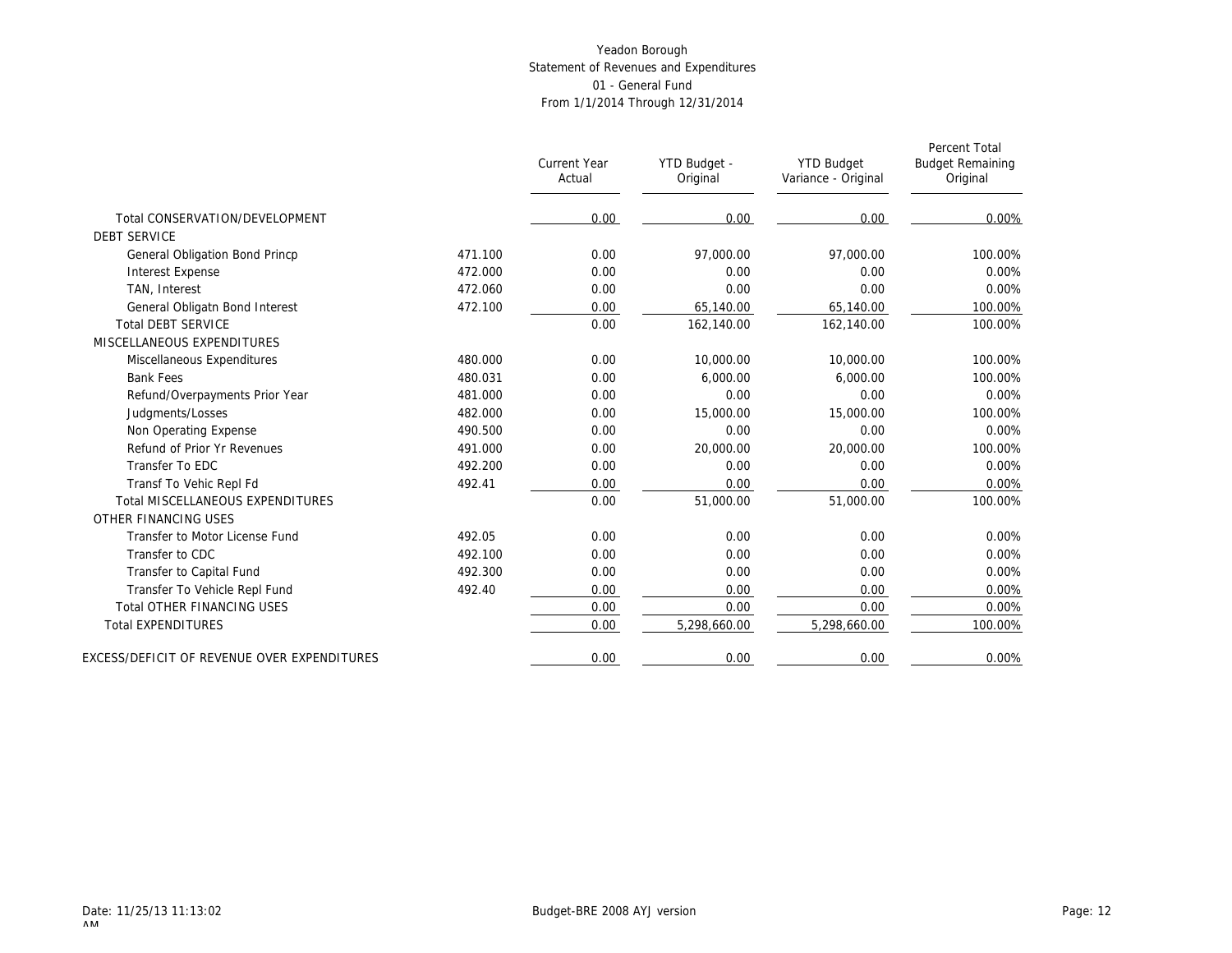|                                          |         | Current Year<br>Actual      | YTD Budget -<br>Original | <b>YTD Budget</b><br>Variance - Original | Percent Total<br><b>Budget Remaining</b><br>Original |          |
|------------------------------------------|---------|-----------------------------|--------------------------|------------------------------------------|------------------------------------------------------|----------|
| <b>REVENUES</b>                          |         |                             |                          |                                          |                                                      |          |
| INTEREST, RENTS & ROYALTIES              |         |                             |                          |                                          |                                                      |          |
| Dividend Income                          | 340     | 0.00                        | 0.00                     | 0.00                                     | 0.00%                                                |          |
| <b>Interest Earnings</b>                 | 341.000 | 0.00                        | 600.00                   | (600.00)                                 | $(100.00)\%$                                         |          |
| Total INTEREST, RENTS & ROYALTIES        |         | 0.00                        | 600.00                   | (600.00)                                 | $(100.00)\%$                                         |          |
| LOCAL GOVERNMENTAL UNITS                 |         |                             |                          |                                          |                                                      |          |
| Other Grants                             | 358.100 | 0.00                        | 0.00                     | 0.00                                     | 0.00%                                                |          |
| Total LOCAL GOVERNMENTAL UNITS           |         | 0.00                        | 0.00                     | 0.00                                     | 0.00%                                                |          |
| <b>CHARGES FOR SERVICES</b>              |         |                             |                          |                                          |                                                      |          |
| Sewer Use Charge- Delinquent             | 364.121 | 0.00                        | 0.00                     | 0.00                                     | 0.00%                                                |          |
| Sewer Use-Capital Surcharge              | 364.125 | 0.00                        | 0.00                     | 0.00                                     | 0.00%                                                |          |
| Solid Waste Collection/Disposl           | 364.300 | 0.00                        | 615,000.00               | (615,000.00)                             | $(100.00)\%$                                         |          |
| Street/Shade Tree Fund                   | 364.305 | 0.00                        | 20,000.00                | (20,000.00)                              | $(100.00)\%$                                         |          |
| Solid Waste Collection- Deling           | 364.310 | 0.00                        | 61,000.00                | (61,000.00)                              | $(100.00)\%$                                         |          |
| Solid Waste Capital Surcharge            | 364.315 | 0.00                        | 45,750.00                | (45, 750.00)                             | $(100.00)\%$                                         |          |
| Hazardous Materials Removal              | 364.320 | 0.00                        | 0.00                     | 0.00                                     | 0.00%                                                |          |
| Sale of Recyclables                      | 364.410 | 0.00                        | 750.00                   | (750.00)                                 | $(100.00)\%$                                         |          |
| Total CHARGES FOR SERVICES               |         | 0.00                        | 742,500.00               | (742, 500.00)                            | $(100.00)\%$                                         |          |
| MISCELLANEOUS REVENUES                   |         |                             |                          |                                          |                                                      |          |
| Miscellaneous Revenues                   | 380.000 | 0.00                        | 0.00                     | 0.00                                     | 0.00%                                                |          |
| <b>Total MISCELLANEOUS REVENUES</b>      |         | 0.00                        | 0.00                     | 0.00                                     | 0.00%                                                |          |
| OTHER FINANCING SOURCES                  |         |                             |                          |                                          |                                                      |          |
| Use of Prior Years' Fund Bal.            | 395.000 | 0.00                        | 0.00                     | 0.00                                     | 0.00%                                                |          |
| Total OTHER FINANCING SOURCES            |         | 0.00                        | 0.00                     | 0.00                                     | 0.00%                                                |          |
| <b>Total REVENUES</b>                    |         | 0.00                        | 743,100.00               | (743, 100.00)                            | $(100.00)\%$                                         |          |
| EXPENDITURES                             |         |                             |                          |                                          |                                                      |          |
| ADMINISTRATION                           |         |                             |                          |                                          |                                                      |          |
| Service Fees                             | 401.205 | 0.00                        | 0.00                     | 0.00                                     | 0.00%                                                |          |
| Mgmnt. Professional Services             | 401.310 | 0.00                        | 0.00                     | 0.00                                     | 0.00%                                                |          |
| Total ADMINISTRATION                     |         | 0.00                        | 0.00                     | 0.00                                     | 0.00%                                                |          |
| TAX COLLECTION                           |         |                             |                          |                                          |                                                      |          |
| Tax Collction-Printing/Binding           | 403.340 | 0.00                        | 499.00                   | 499.00                                   | 100.00%                                              |          |
| Total TAX COLLECTION                     |         | 0.00                        | 499.00                   | 499.00                                   | 100.00%                                              |          |
| ENGINEERING SERVICES                     |         |                             |                          |                                          |                                                      |          |
| Engineering/Architechural Serv           | 427.313 | 0.00                        | 0.00                     | 0.00                                     | 0.00%                                                |          |
| <b>Total ENGINEERING SERVICES</b>        |         | 0.00                        | 0.00                     | 0.00                                     | 0.00%                                                |          |
| DEPARTMENT OF HIGHWAY & GENERAL SERVICES |         |                             |                          |                                          |                                                      |          |
| Salary/Wages-Director                    | 427.122 | 0.00                        | 0.00                     | 0.00                                     | 0.00%                                                |          |
| Date: 11/25/13 11:13:02                  |         | Budget-BRE 2008 AYJ version |                          |                                          |                                                      | Page: 13 |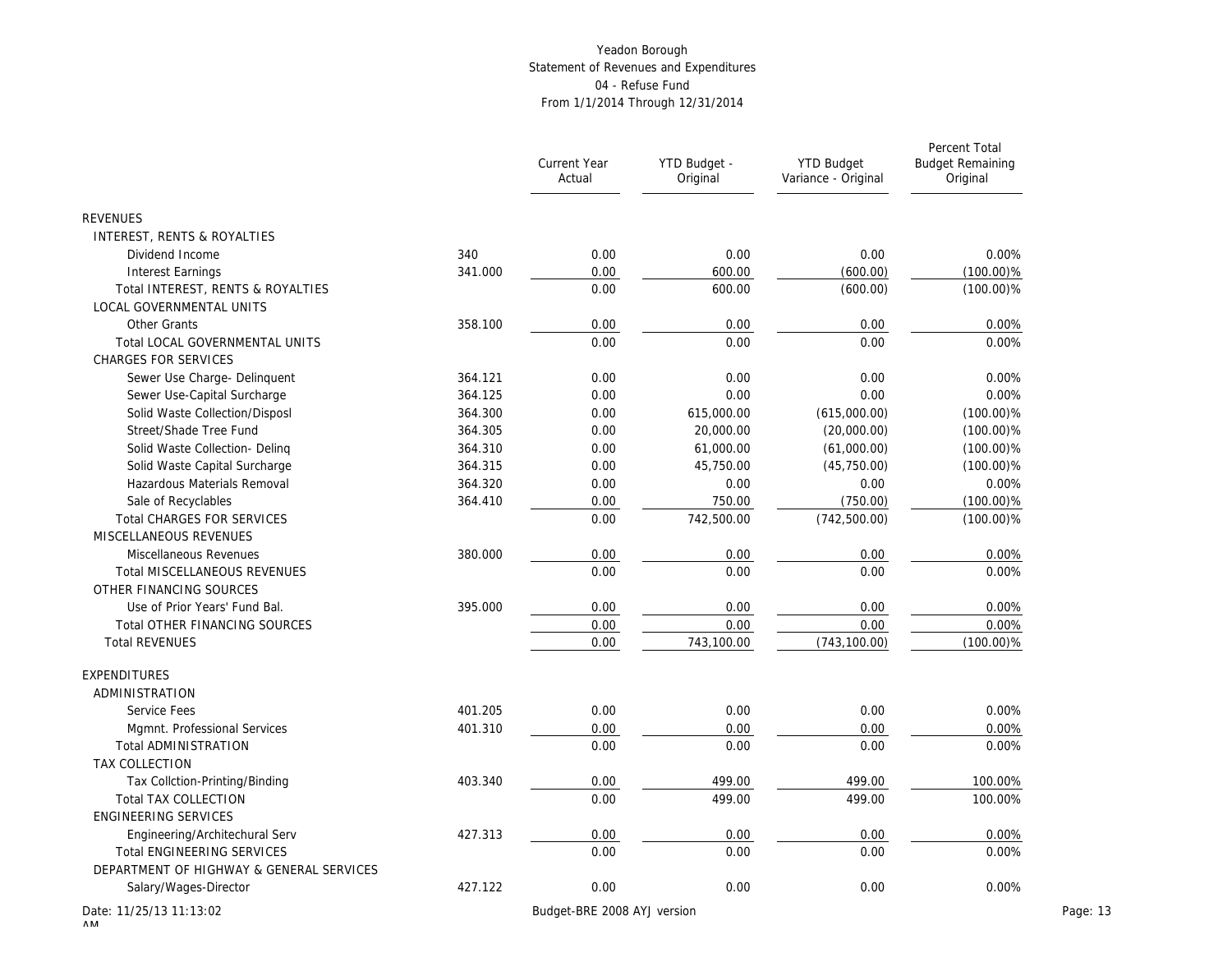|                                                          |         | <b>Current Year</b><br>Actual | YTD Budget -<br>Original | <b>YTD Budget</b><br>Variance - Original | Percent Total<br><b>Budget Remaining</b><br>Original |          |
|----------------------------------------------------------|---------|-------------------------------|--------------------------|------------------------------------------|------------------------------------------------------|----------|
| Salary/Wage-Labor                                        | 427.140 | 0.00                          | 121,000.00               | 121,000.00                               | 100.00%                                              |          |
| Salary/Wages-Seasonal                                    | 427.142 | 0.00                          | 0.00                     | 0.00                                     | 0.00%                                                |          |
| Salaries/Wages Labor-OT                                  | 427.145 | 0.00                          | 3,000.00                 | 3,000.00                                 | 100.00%                                              |          |
| <b>Benefits</b>                                          | 427.150 | 0.00                          | 71,744.00                | 71,744.00                                | 100.00%                                              |          |
| Employer FICA/SUI/FUTA                                   | 427.151 | 0.00                          | 9,257.00                 | 9,257.00                                 | 100.00%                                              |          |
| Uniformed Pension Contribution                           | 427.165 | 0.00                          | 9,500.00                 | 9,500.00                                 | 100.00%                                              |          |
| <b>Operating Supplies</b>                                | 427.220 | 0.00                          | 3,000.00                 | 3,000.00                                 | 100.00%                                              |          |
| Other Operating Supplies                                 | 427.240 | 0.00                          | 0.00                     | 0.00                                     | 0.00%                                                |          |
| Small Tools/Minor Equipment                              | 427.260 | 0.00                          | 0.00                     | 0.00                                     | 0.00%                                                |          |
| Accounting/Auditing Fees                                 | 427.311 | 0.00                          | 10,000.00                | 10,000.00                                | 100.00%                                              |          |
| Legal Services                                           | 427.314 | 0.00                          | 0.00                     | 0.00                                     | 0.00%                                                |          |
| Communication                                            | 427.320 | 0.00                          | 0.00                     | 0.00                                     | 0.00%                                                |          |
| <b>Utility Services</b>                                  | 427.360 | 0.00                          | 0.00                     | 0.00                                     | 0.00%                                                |          |
| Repair/Maintenance Services                              | 427.370 | 0.00                          | 3,000.00                 | 3,000.00                                 | 100.00%                                              |          |
| Contracted Serv/Trash Removal                            | 427.450 | 0.00                          | 470,000.00               | 470,000.00                               | 100.00%                                              |          |
| Other Contracted Services                                | 427.452 | 0.00                          | 6,250.00                 | 6,250.00                                 | 100.00%                                              |          |
| <b>Contracted Serv/Trees</b>                             | 427.455 | 0.00                          | 15,000.00                | 15,000.00                                | 100.00%                                              |          |
| Administrative Overhead                                  | 427.460 | 0.00                          | 0.00                     | 0.00                                     | 0.00%                                                |          |
| Capital Purchase - Equipment                             | 427.740 | 0.00                          | 15,000.00                | 15,000.00                                | 100.00%                                              |          |
| Repair/Maintenance Services                              | 429.370 | 0.00                          | 0.00                     | 0.00                                     | 0.00%                                                |          |
| Administrative Overhead                                  | 429.460 | 0.00                          | 0.00                     | 0.00                                     | 0.00%                                                |          |
| Total DEPARTMENT OF HIGHWAY & GENERAL<br><b>SERVICES</b> |         | 0.00                          | 736,751.00               | 736,751.00                               | 100.00%                                              |          |
| STREET CLEANING                                          |         |                               |                          |                                          |                                                      |          |
| Salary/Wage-Labor                                        | 431.140 | 0.00                          | 0.00                     | 0.00                                     | 0.00%                                                |          |
| Salary/Wages-Seasonal                                    | 431.142 | 0.00                          | 0.00                     | 0.00                                     | 0.00%                                                |          |
| <b>Benefits</b>                                          | 431.150 | 0.00                          | 0.00                     | 0.00                                     | 0.00%                                                |          |
| Employer FICA                                            | 431.151 | 0.00                          | 0.00                     | 0.00                                     | 0.00%                                                |          |
| Uniformed Pension Expense                                | 431.165 | 0.00                          | 0.00                     | 0.00                                     | 0.00%                                                |          |
| <b>Operating Supplies</b>                                | 431.220 | 0.00                          | 0.00                     | 0.00                                     | 0.00%                                                |          |
| Repair/Maintenance of Vehicle                            | 431.370 | 0.00                          | 4,500.00                 | 4,500.00                                 | 100.00%                                              |          |
| Total STREET CLEANING                                    |         | 0.00                          | 4,500.00                 | 4,500.00                                 | 100.00%                                              |          |
| MACHINERY & TOOL REPAIR                                  |         |                               |                          |                                          |                                                      |          |
| Repair/Maintenance Services                              | 437.370 | 0.00                          | 0.00                     | 0.00                                     | 0.00%                                                |          |
| Total MACHINERY & TOOL REPAIR                            |         | 0.00                          | 0.00                     | 0.00                                     | 0.00%                                                |          |
| MISCELLANEOUS EXPENDITURES                               |         |                               |                          |                                          |                                                      |          |
| Miscellaneous Expenditures                               | 480.000 | 0.00                          | 0.00                     | 0.00                                     | 0.00%                                                |          |
| <b>Bank Fees</b>                                         | 480.031 | 0.00                          | 1,350.00                 | 1,350.00                                 | 100.00%                                              |          |
| Refund/Overpayments Prior Year                           | 481.000 | 0.00                          | 0.00                     | 0.00                                     | 0.00%                                                |          |
| ate: 11/25/13 11:13:02                                   |         | Budget-BRE 2008 AYJ version   |                          |                                          |                                                      | Page: 14 |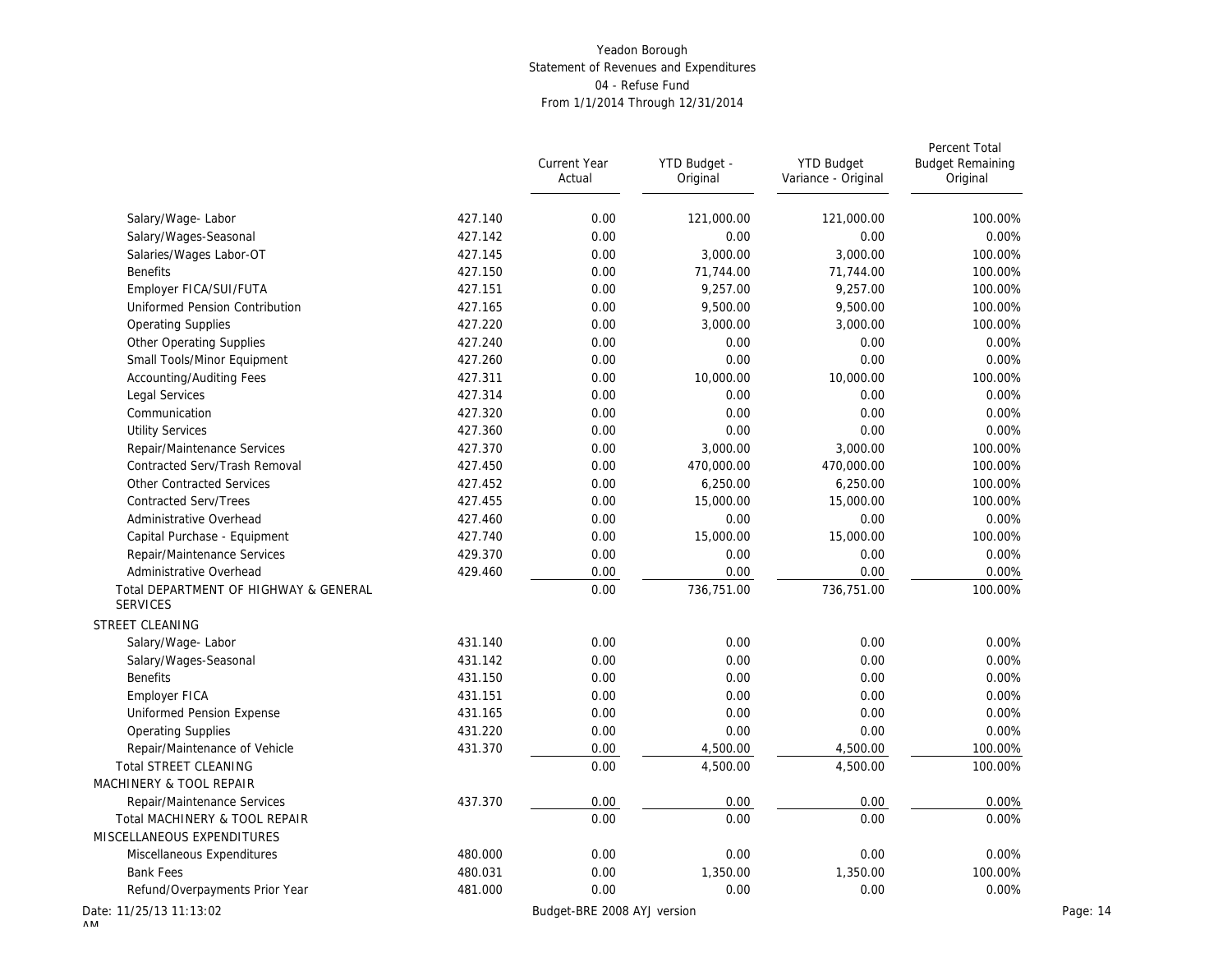|                                             |         | Current Year<br>Actual | YTD Budget -<br>Original | <b>YTD Budget</b><br>Variance - Original | Percent Total<br><b>Budget Remaining</b><br>Original |
|---------------------------------------------|---------|------------------------|--------------------------|------------------------------------------|------------------------------------------------------|
| Judgments/Losses                            | 482.000 | 0.00                   | 0.00                     | 0.00                                     | $0.00\%$                                             |
| <b>Depreciation Expense</b>                 | 490     | 0.00                   | 0.00                     | 0.00                                     | 0.00%                                                |
| Refund of Prior Yr Revenues                 | 491.000 | 0.00                   | 0.00                     | 0.00                                     | $0.00\%$                                             |
| <b>Total MISCELLANEOUS EXPENDITURES</b>     |         | 0.00                   | 1,350.00                 | 1.350.00                                 | 100.00%                                              |
| OTHER FINANCING USES                        |         |                        |                          |                                          |                                                      |
| Transfer to General Fund                    | 492.010 | 0.00                   | 0.00                     | 0.00                                     | $0.00\%$                                             |
| Transfer to Capital Fund                    | 492.300 | 0.00                   | 0.00                     | 0.00                                     | 0.00%                                                |
| Other Financing Uses                        | 493.000 | 0.00                   | 0.00                     | 0.00                                     | 0.00%                                                |
| <b>Total OTHER FINANCING USES</b>           |         | 0.00                   | 0.00                     | 0.00                                     | 0.00%                                                |
| <b>Total EXPENDITURES</b>                   |         | 0.00                   | 743,100.00               | 743,100.00                               | 100.00%                                              |
| EXCESS/DEFICIT OF REVENUE OVER EXPENDITURES |         | 0.00                   | 0.00                     | 0.00                                     | 0.00%                                                |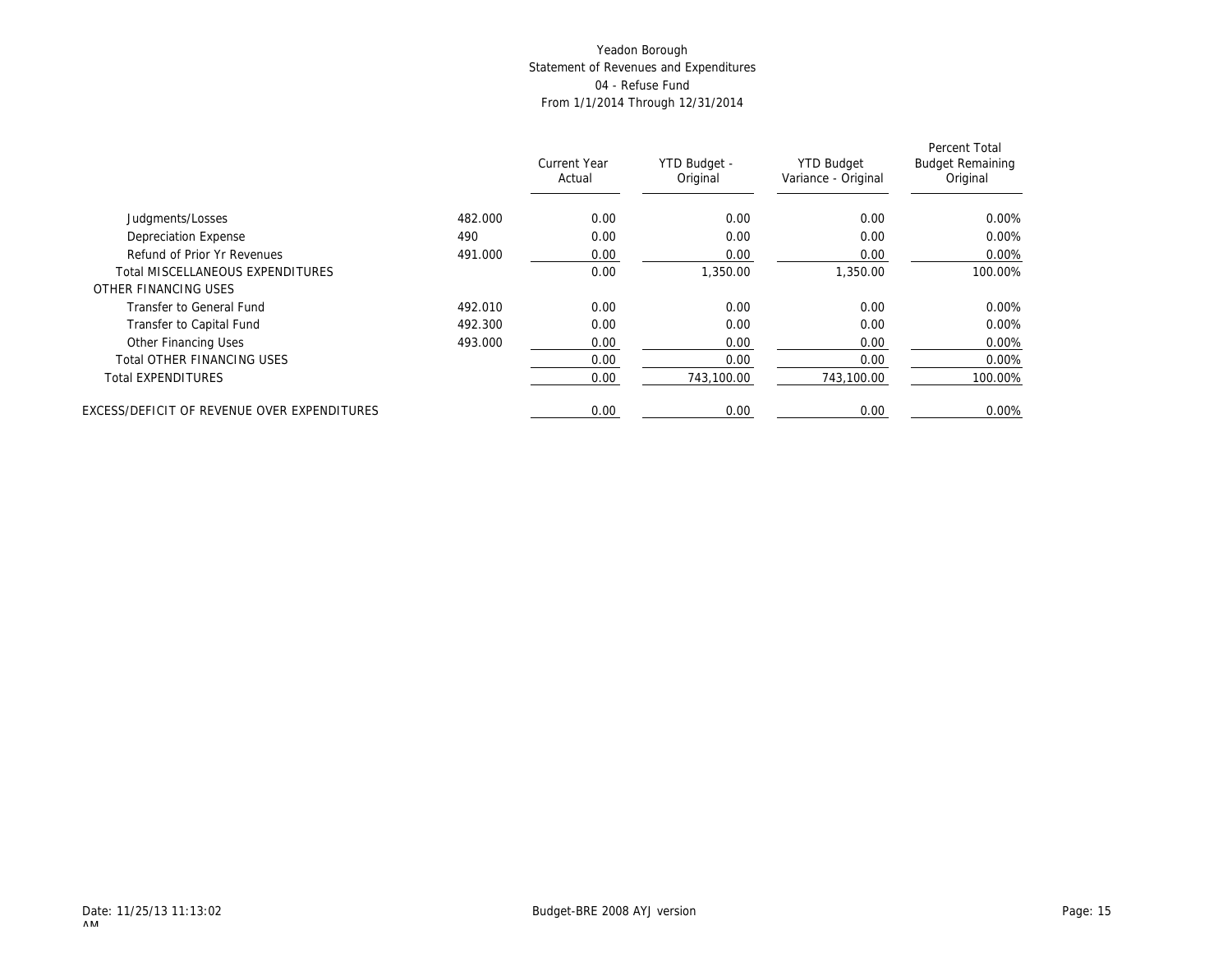|                                     |         | Current Year<br>Actual | YTD Budget -<br>Original | <b>YTD Budget</b><br>Variance - Original | Percent Total<br><b>Budget Remaining</b><br>Original |
|-------------------------------------|---------|------------------------|--------------------------|------------------------------------------|------------------------------------------------------|
| <b>REVENUES</b>                     |         |                        |                          |                                          |                                                      |
| INTEREST, RENTS & ROYALTIES         |         |                        |                          |                                          |                                                      |
| Dividend Income                     | 340     | 0.00                   | 0.00                     | 0.00                                     | 0.00%                                                |
| <b>Interest Earnings</b>            | 341.000 | 0.00                   | 1,750.00                 | (1,750.00)                               | $(100.00)\%$                                         |
| Total INTEREST, RENTS & ROYALTIES   |         | 0.00                   | 1,750.00                 | (1,750.00)                               | $(100.00)\%$                                         |
| <b>CHARGES FOR SERVICES</b>         |         |                        |                          |                                          |                                                      |
| Sewer Use Charge- Current           | 364.120 | 0.00                   | 1,350,000.00             | (1,350,000.00)                           | $(100.00)\%$                                         |
| Sewer Use Charge- Delinquent        | 364.121 | 0.00                   | 100,000.00               | (100,000.00)                             | $(100.00)\%$                                         |
| Sewer Use-Capital Surcharge         | 364.125 | 0.00                   | 350,000.00               | (350,000.00)                             | $(100.00)\%$                                         |
| Solid Waste Collection/Disposl      | 364.300 | 0.00                   | 0.00                     | 0.00                                     | 0.00%                                                |
| <b>Total CHARGES FOR SERVICES</b>   |         | 0.00                   | 1,800,000.00             | (1,800,000.00)                           | $(100.00)\%$                                         |
| MISCELLANEOUS REVENUES              |         |                        |                          |                                          |                                                      |
| Miscellaneous Revenues              | 380.000 | 0.00                   | 0.00                     | 0.00                                     | 0.00%                                                |
| <b>Total MISCELLANEOUS REVENUES</b> |         | 0.00                   | 0.00                     | 0.00                                     | 0.00%                                                |
| OTHER FINANCING SOURCES             |         |                        |                          |                                          |                                                      |
| Transfer from Capital Fund          | 392.300 | 0.00                   | 0.00                     | 0.00                                     | 0.00%                                                |
| <b>Tax Anticipation Notes</b>       | 394.100 | 0.00                   | 0.00                     | 0.00                                     | 0.00%                                                |
| Use of Prior Years' Fund Bal.       | 395.000 | 0.00                   | 0.00                     | 0.00                                     | 0.00%                                                |
| Total OTHER FINANCING SOURCES       |         | 0.00                   | 0.00                     | 0.00                                     | 0.00%                                                |
| <b>Total REVENUES</b>               |         | 0.00                   | 1,801,750.00             | (1,801,750.00)                           | $(100.00)\%$                                         |
| EXPENDITURES                        |         |                        |                          |                                          |                                                      |
| ADMINISTRATION                      |         |                        |                          |                                          |                                                      |
| Service Fees                        | 401.205 | 0.00                   | 0.00                     | 0.00                                     | 0.00%                                                |
| Mgmnt. Professional Services        | 401.310 | 0.00                   | 0.00                     | 0.00                                     | 0.00%                                                |
| Purchases/Imprvments-Series B       | 401.722 | 0.00                   | 0.00                     | 0.00                                     | 0.00%                                                |
| Total ADMINISTRATION                |         | 0.00                   | 0.00                     | 0.00                                     | 0.00%                                                |
| FINANCIAL ADMINISTRATION            |         |                        |                          |                                          |                                                      |
| Accounting/Audit Fees               | 429.311 | 0.00                   | 10,000.00                | 10,000.00                                | 100.00%                                              |
| Total FINANCIAL ADMINISTRATION      |         | 0.00                   | 10,000.00                | 10,000.00                                | 100.00%                                              |
| TAX COLLECTION                      |         |                        |                          |                                          |                                                      |
| Tax Collction-Printing/Binding      | 403.340 | 0.00                   | 500.00                   | 500.00                                   | 100.00%                                              |
| <b>Total TAX COLLECTION</b>         |         | 0.00                   | 500.00                   | 500.00                                   | 100.00%                                              |
| LEGAL SERVICES                      |         |                        |                          |                                          |                                                      |
| Legal Services                      | 429.314 | 0.00                   | 2,500.00                 | 2,500.00                                 | 100.00%                                              |
| Total LEGAL SERVICES                |         | 0.00                   | 2,500.00                 | 2,500.00                                 | 100.00%                                              |
| <b>ENGINEERING SERVICES</b>         |         |                        |                          |                                          |                                                      |
| Engineering/Arch. Services          | 408.313 | 0.00                   | 0.00                     | 0.00                                     | 0.00%                                                |
| Engineering/Architectural Serv      | 429.313 | 0.00                   | 16,000.00                | 16,000.00                                | 100.00%                                              |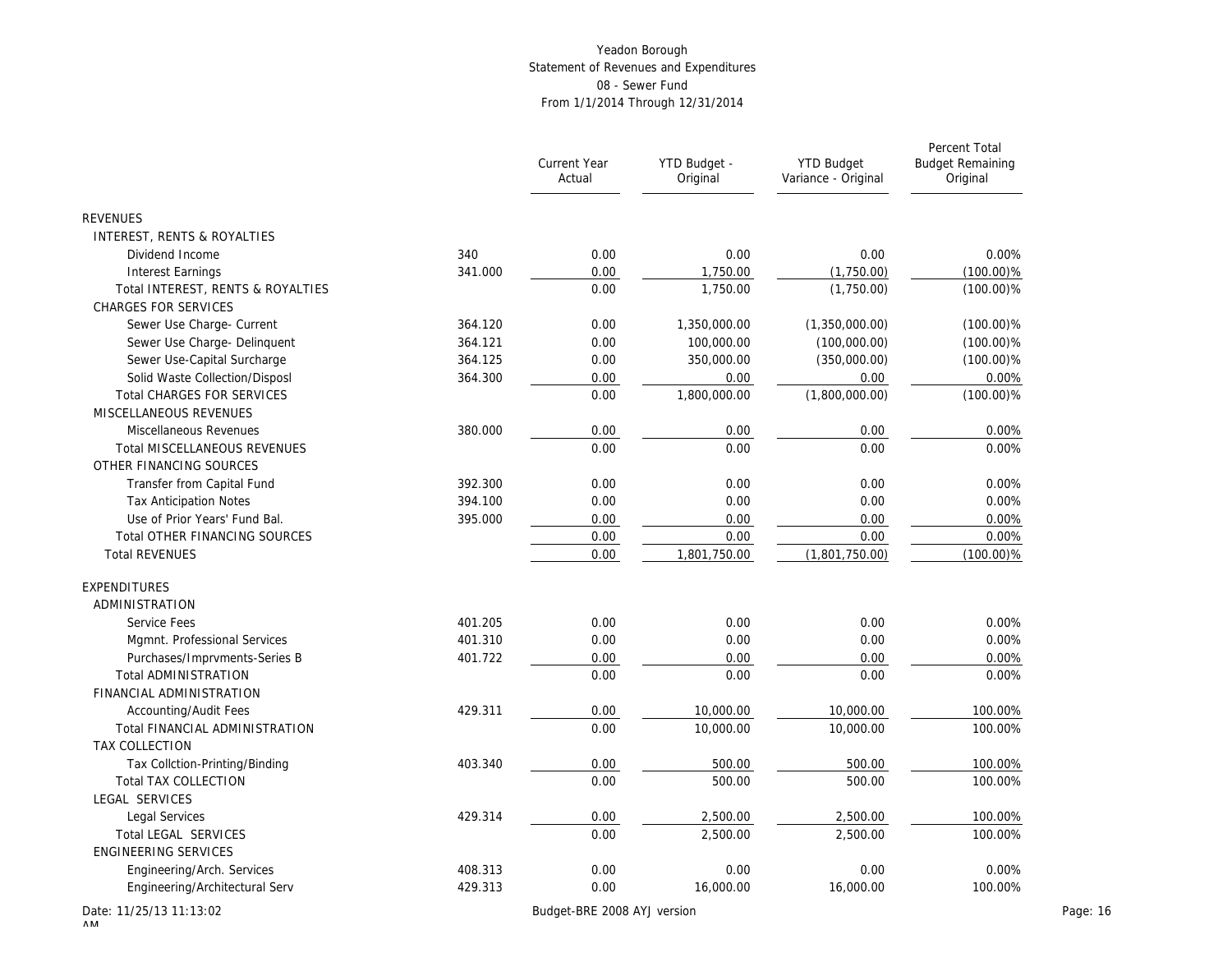|                                                          |         | Current Year<br>Actual      | YTD Budget -<br>Original | <b>YTD Budget</b><br>Variance - Original | Percent Total<br><b>Budget Remaining</b><br>Original |          |
|----------------------------------------------------------|---------|-----------------------------|--------------------------|------------------------------------------|------------------------------------------------------|----------|
| Engineering/Arch.-Public Works                           | 430.313 | 0.00                        | 0.00                     | 0.00                                     | 0.00%                                                |          |
| <b>Total ENGINEERING SERVICES</b>                        |         | 0.00                        | 16,000.00                | 16,000.00                                | 100.00%                                              |          |
| <b>INSURANCE &amp; BONDING</b>                           |         |                             |                          |                                          |                                                      |          |
| Insurance/Bonding                                        | 429.350 | 0.00                        | 0.00                     | 0.00                                     | 0.00%                                                |          |
| Total INSURANCE & BONDING                                |         | 0.00                        | 0.00                     | 0.00                                     | 0.00%                                                |          |
| DEPARTMENT OF HIGHWAY & GENERAL SERVICES                 |         |                             |                          |                                          |                                                      |          |
| Repair/Maintenance Services                              | 427.370 | 0.00                        | 0.00                     | 0.00                                     | 0.00%                                                |          |
| Salaries/Wages-Director                                  | 429.122 | 0.00                        | 0.00                     | 0.00                                     | 0.00%                                                |          |
| Salary/Wage-Labor                                        | 429.140 | 0.00                        | 136,886.00               | 136,886.00                               | 100.00%                                              |          |
| Salary/Wages-Seasonal                                    | 429.142 | 0.00                        | 0.00                     | 0.00                                     | 0.00%                                                |          |
| Salaries/Wages-OT                                        | 429.145 | 0.00                        | 4,000.00                 | 4,000.00                                 | 100.00%                                              |          |
| <b>Benefits</b>                                          | 429.150 | 0.00                        | 51,400.00                | 51,400.00                                | 100.00%                                              |          |
| Employer FICA/SUI/FUTA                                   | 429.151 | 0.00                        | 10,472.00                | 10,472.00                                | 100.00%                                              |          |
| Uniformed Pension Contribution                           | 429.165 | 0.00                        | 7,906.00                 | 7,906.00                                 | 100.00%                                              |          |
| <b>Operating Supplies</b>                                | 429.220 | 0.00                        | 1,000.00                 | 1,000.00                                 | 100.00%                                              |          |
| R&M Vehicles & Equipment                                 | 429.251 | 0.00                        | 4,000.00                 | 4,000.00                                 | 100.00%                                              |          |
| Communication                                            | 429.320 | 0.00                        | 0.00                     | 0.00                                     | 0.00%                                                |          |
| <b>Utility Services</b>                                  | 429.360 | 0.00                        | 2,586.00                 | 2,586.00                                 | 100.00%                                              |          |
| Repair/Maintenance Services                              | 429.370 | 0.00                        | 0.00                     | 0.00                                     | 0.00%                                                |          |
| Manhole Rehab-Phase I of III                             | 429.371 | 0.00                        | 0.00                     | 0.00                                     | 0.00%                                                |          |
| Professional Servs. (SSI)                                | 429.372 | 0.00                        | 0.00                     | 0.00                                     | 0.00%                                                |          |
| <b>Emergency Sewer Repairs</b>                           | 429.380 | 0.00                        | 0.00                     | 0.00                                     | 0.00%                                                |          |
| <b>Contracted Services</b>                               | 429.450 | 0.00                        | 1,415,000.00             | 1,415,000.00                             | 100.00%                                              |          |
| Meter Charges                                            | 429.451 | 0.00                        | 0.00                     | 0.00                                     | 0.00%                                                |          |
| Administrative Overhead                                  | 429.460 | 0.00                        | 7,000.00                 | 7,000.00                                 | 100.00%                                              |          |
| Pub Wrks Sm. Tools/Minor Equip                           | 430.260 | 0.00                        | 0.00                     | 0.00                                     | 0.00%                                                |          |
| Total DEPARTMENT OF HIGHWAY & GENERAL<br><b>SERVICES</b> |         | 0.00                        | 1,640,250.00             | 1,640,250.00                             | 100.00%                                              |          |
| MACHINERY & TOOL REPAIR                                  |         |                             |                          |                                          |                                                      |          |
| Repair/Maintenance Services                              | 437.370 | 0.00                        | 0.00                     | 0.00                                     | 0.00%                                                |          |
| Total MACHINERY & TOOL REPAIR                            |         | 0.00                        | 0.00                     | 0.00                                     | 0.00%                                                |          |
| <b>DEBT SERVICE</b>                                      |         |                             |                          |                                          |                                                      |          |
| General Obligation Bond Princp                           | 471.100 | 0.00                        | 75,000.00                | 75,000.00                                | 100.00%                                              |          |
| TAN, Interest                                            | 472.060 | 0.00                        | 0.00                     | 0.00                                     | 0.00%                                                |          |
| General Obligatn Bond Interest                           | 472.100 | 0.00                        | 47,500.00                | 47,500.00                                | 100.00%                                              |          |
| <b>Total DEBT SERVICE</b>                                |         | 0.00                        | 122,500.00               | 122,500.00                               | 100.00%                                              |          |
| MISCELLANEOUS EXPENDITURES                               |         |                             |                          |                                          |                                                      |          |
| Miscellaneous Expenditures                               | 480.000 | 0.00                        | 0.00                     | 0.00                                     | 0.00%                                                |          |
| <b>Bank Fees</b>                                         | 480.031 | 0.00                        | 0.00                     | 0.00                                     | 0.00%                                                |          |
| ate: 11/25/13 11:13:02                                   |         | Budget-BRE 2008 AYJ version |                          |                                          |                                                      | Page: 17 |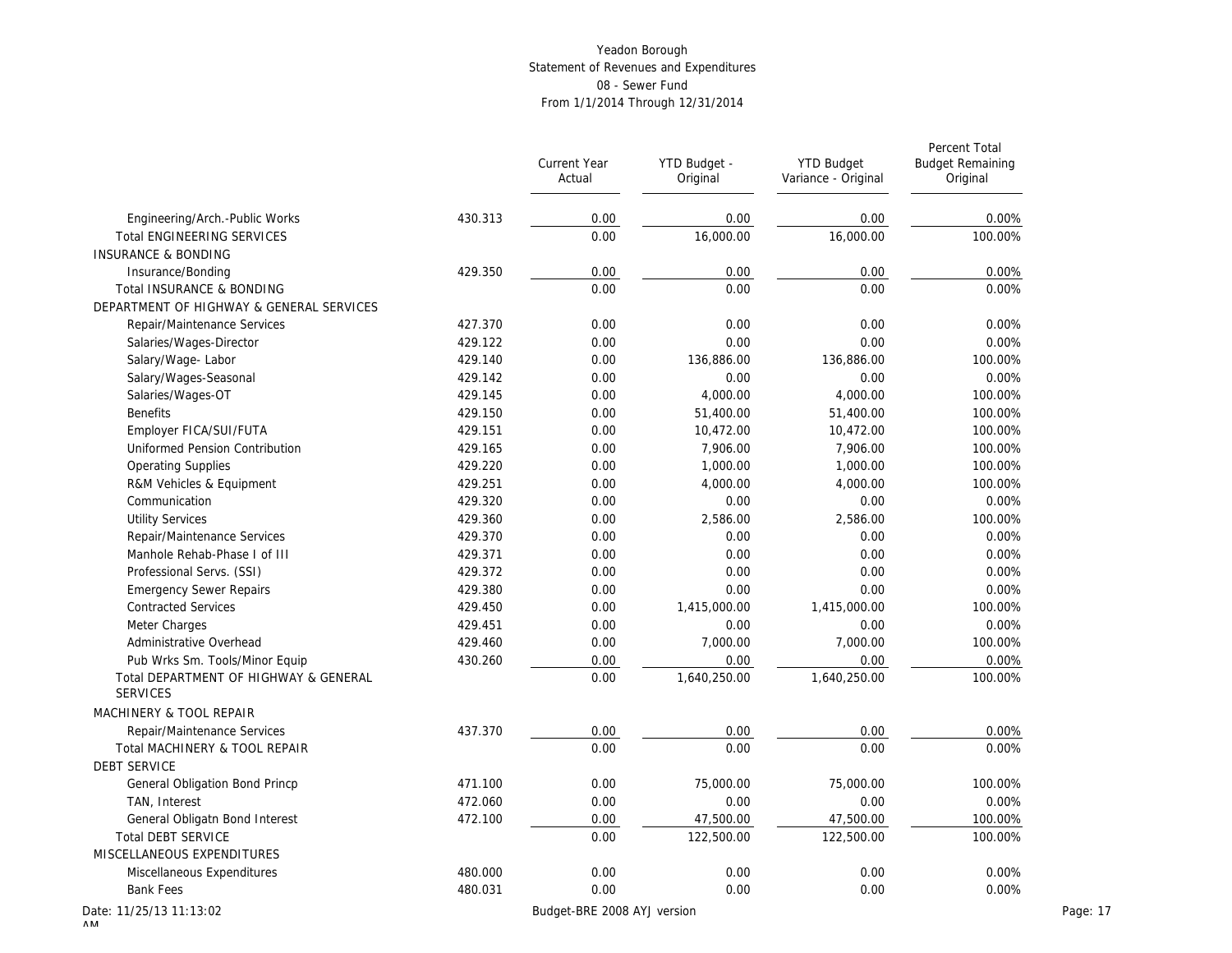|                                             |         | Current Year<br>Actual | YTD Budget -<br>Original | <b>YTD Budget</b><br>Variance - Original | Percent Total<br><b>Budget Remaining</b><br>Original |
|---------------------------------------------|---------|------------------------|--------------------------|------------------------------------------|------------------------------------------------------|
|                                             |         |                        |                          |                                          |                                                      |
| Refund/Overpayments Prior Year              | 481.000 | 0.00                   | 0.00                     | 0.00                                     | 0.00%                                                |
| Judgments/Losses                            | 482.000 | 0.00                   | 0.00                     | 0.00                                     | $0.00\%$                                             |
| <b>Bad Debt Expense</b>                     | 483.000 | 0.00                   | 0.00                     | 0.00                                     | $0.00\%$                                             |
| Depreciation Expense                        | 490     | 0.00                   | 0.00                     | 0.00                                     | $0.00\%$                                             |
| Refund of Prior Yr Revenues                 | 491.000 | 0.00                   | 10,000.00                | 10,000.00                                | 100.00%                                              |
| Total MISCELLANEOUS EXPENDITURES            |         | 0.00                   | 10,000.00                | 10,000.00                                | 100.00%                                              |
| OTHER FINANCING USES                        |         |                        |                          |                                          |                                                      |
| Transfer to General Fund                    | 492.010 | 0.00                   | 0.00                     | 0.00                                     | $0.00\%$                                             |
| Transfer to Capital Fund                    | 492.300 | 0.00                   | 0.00                     | 0.00                                     | $0.00\%$                                             |
| Total OTHER FINANCING USES                  |         | 0.00                   | 0.00                     | 0.00                                     | $0.00\%$                                             |
| <b>Total EXPENDITURES</b>                   |         | 0.00                   | 1.801.750.00             | .801.750.00                              | 100.00%                                              |
| EXCESS/DEFICIT OF REVENUE OVER EXPENDITURES |         | 0.00                   | 0.00                     | 0.00                                     | $0.00\%$                                             |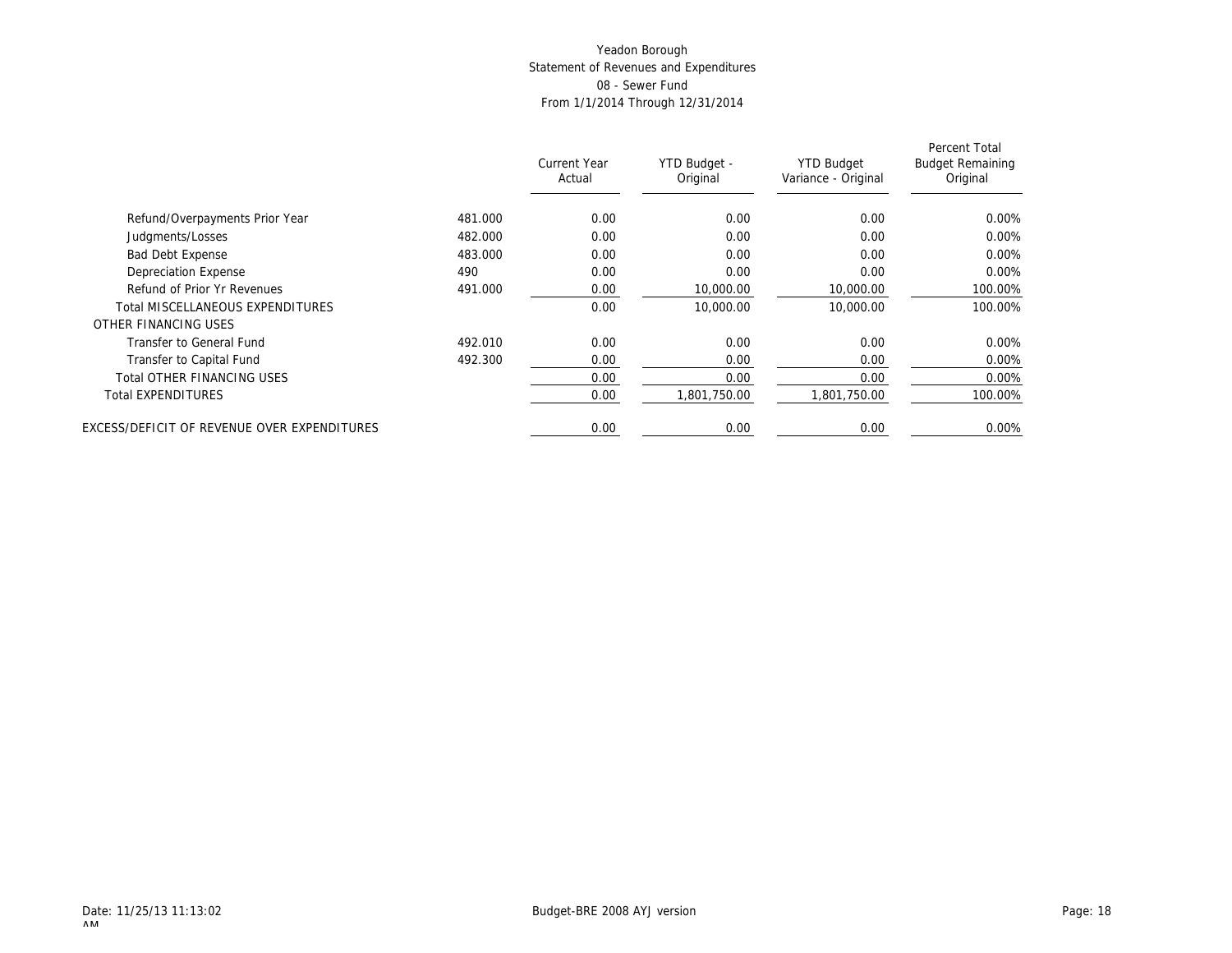# Yeadon Borough Statement of Revenues and Expenditures 13 - Emergency&Municipal Services From 1/1/2014 Through 12/31/2014

|                                             |         | <b>Current Year</b><br>Actual | YTD Budget -<br>Original | <b>YTD Budget</b><br>Variance - Original | Percent Total<br><b>Budget Remaining</b><br>Original |
|---------------------------------------------|---------|-------------------------------|--------------------------|------------------------------------------|------------------------------------------------------|
| <b>REVENUES</b>                             |         |                               |                          |                                          |                                                      |
| <b>TAXES</b>                                |         |                               |                          |                                          |                                                      |
| Local Services Tax                          | 310.535 | 0.00                          | 0.00                     | 0.00                                     | 0.00%                                                |
| <b>Total TAXES</b>                          |         | 0.00                          | 0.00                     | 0.00                                     | 0.00%                                                |
| INTEREST, RENTS & ROYALTIES                 |         |                               |                          |                                          |                                                      |
| <b>Interest Earnings</b>                    | 341.000 | 0.00                          | 0.00                     | 0.00                                     | 0.00%                                                |
| Total INTEREST, RENTS & ROYALTIES           |         | 0.00                          | 0.00                     | 0.00                                     | 0.00%                                                |
| <b>Total REVENUES</b>                       |         | 0.00                          | 0.00                     | 0.00                                     | 0.00%                                                |
| EXPENDITURES                                |         |                               |                          |                                          |                                                      |
| ENGINEERING SERVICES                        |         |                               |                          |                                          |                                                      |
| <b>Engineering Services</b>                 | 438.313 | 0.00                          | 0.00                     | 0.00                                     | 0.00%                                                |
| <b>Total ENGINEERING SERVICES</b>           |         | 0.00                          | 0.00                     | 0.00                                     | 0.00%                                                |
| <b>INSURANCE &amp; BONDING</b>              |         |                               |                          |                                          |                                                      |
| Insurance/Bonding-Law Enforcem              | 410.350 | 0.00                          | 0.00                     | 0.00                                     | 0.00%                                                |
| Insurance/Bonding-Fire Dept.                | 411.350 | 0.00                          | 0.00                     | 0.00                                     | 0.00%                                                |
| Total INSURANCE & BONDING                   |         | 0.00                          | 0.00                     | 0.00                                     | 0.00%                                                |
| MACHINERY & TOOL REPAIR                     |         |                               |                          |                                          |                                                      |
| <b>Operating Supplies</b>                   | 436.220 | 0.00                          | 0.00                     | 0.00                                     | 0.00%                                                |
| Storm Sewer- Maint & Educ                   | 436.370 | 0.00                          | 0.00                     | 0.00                                     | 0.00%                                                |
| Total MACHINERY & TOOL REPAIR               |         | 0.00                          | 0.00                     | 0.00                                     | 0.00%                                                |
| ROAD MAINTENANCE & REPAIR                   |         |                               |                          |                                          |                                                      |
| Salary/Wage-Labor                           | 438.140 | 0.00                          | 0.00                     | 0.00                                     | 0.00%                                                |
| <b>Operating Supplies</b>                   | 438.220 | 0.00                          | 0.00                     | 0.00                                     | 0.00%                                                |
| Repair/Maintenance Services                 | 438.370 | 0.00                          | 0.00                     | 0.00                                     | 0.00%                                                |
| Total ROAD MAINTENANCE & REPAIR             |         | 0.00                          | 0.00                     | 0.00                                     | 0.00%                                                |
| RECREATION/YOUTH DEVELOPMENT/PARKS          |         |                               |                          |                                          |                                                      |
| <b>Operating Supplies</b>                   | 454.220 | 0.00                          | 0.00                     | 0.00                                     | 0.00%                                                |
| Parks Maintenance-Expenses                  | 454.240 | 0.00                          | 0.00                     | 0.00                                     | 0.00%                                                |
| Small Tools/Minor Equipment                 | 454.260 | 0.00                          | 0.00                     | 0.00                                     | 0.00%                                                |
| Parks-Repair/Maintnance Serv                | 454.370 | 0.00                          | 0.00                     | 0.00                                     | 0.00%                                                |
| Total RECREATION/YOUTH DEVELOPMENT/PARKS    |         | 0.00                          | 0.00                     | 0.00                                     | 0.00%                                                |
| <b>Total EXPENDITURES</b>                   |         | 0.00                          | 0.00                     | 0.00                                     | 0.00%                                                |
| EXCESS/DEFICIT OF REVENUE OVER EXPENDITURES |         | 0.00                          | 0.00                     | 0.00                                     | 0.00%                                                |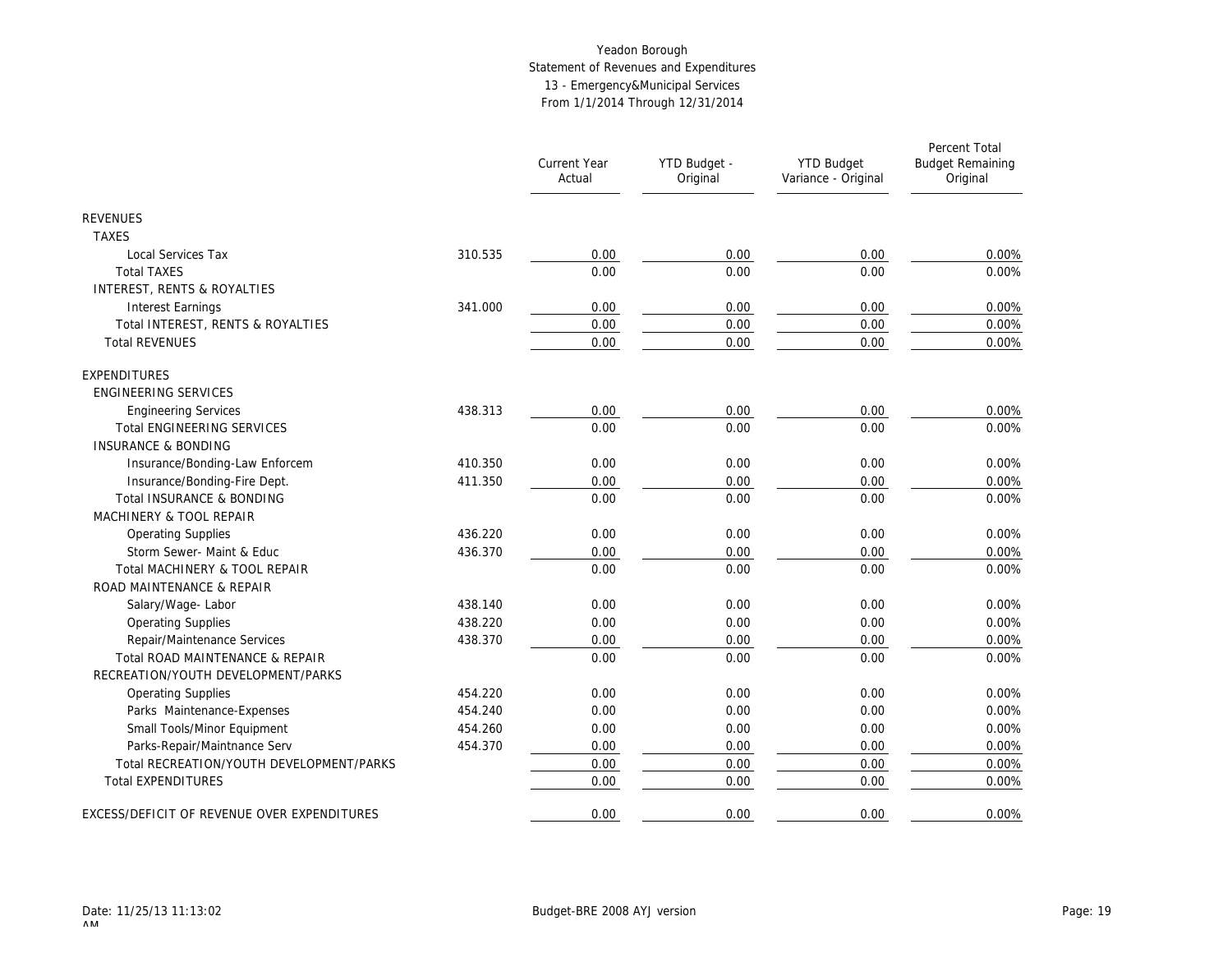|                                       |         | <b>Current Year</b><br>Actual | YTD Budget -<br>Original | <b>YTD Budget</b><br>Variance - Original | Percent Total<br><b>Budget Remaining</b><br>Original |
|---------------------------------------|---------|-------------------------------|--------------------------|------------------------------------------|------------------------------------------------------|
| <b>REVENUES</b>                       |         |                               |                          |                                          |                                                      |
| INTEREST, RENTS & ROYALTIES           |         |                               |                          |                                          |                                                      |
| Dividend Income                       | 340     | 0.00                          | 0.00                     | 0.00                                     | 0.00%                                                |
| <b>Interest Earnings</b>              | 341.000 | 0.00                          | 300.00                   | (300.00)                                 | $(100.00)\%$                                         |
| Total INTEREST, RENTS & ROYALTIES     |         | 0.00                          | 300.00                   | (300.00)                                 | $(100.00)\%$                                         |
| FEDERAL                               |         |                               |                          |                                          |                                                      |
| Federal Grants-COPS-LLEBG-JAG         | 351.020 | 0.00                          | 0.00                     | 0.00                                     | 0.00%                                                |
| Grants                                | 351.030 | 0.00                          | 0.00                     | 0.00                                     | 0.00%                                                |
| <b>Total FEDERAL</b>                  |         | 0.00                          | 0.00                     | 0.00                                     | 0.00%                                                |
| <b>LOCAL GOVERNMENTAL UNITS</b>       |         |                               |                          |                                          |                                                      |
| Other Grants                          | 358.100 | 0.00                          | 0.00                     | 0.00                                     | 0.00%                                                |
| Total LOCAL GOVERNMENTAL UNITS        |         | 0.00                          | 0.00                     | 0.00                                     | 0.00%                                                |
| MISCELLANEOUS REVENUES                |         |                               |                          |                                          |                                                      |
| Miscellaneous Revenues                | 380.000 | 0.00                          | 0.00                     | 0.00                                     | 0.00%                                                |
| <b>Total MISCELLANEOUS REVENUES</b>   |         | 0.00                          | 0.00                     | 0.00                                     | 0.00%                                                |
| OTHER FINANCING SOURCES               |         |                               |                          |                                          |                                                      |
| <b>Bond Proceeds</b>                  | 392.000 | 0.00                          | 0.00                     | 0.00                                     | 0.00%                                                |
| Transfer from General Fund            | 392.001 | 0.00                          | 0.00                     | 0.00                                     | 0.00%                                                |
| Sewer Revenue Bonds                   | 392.005 | 0.00                          | 0.00                     | 0.00                                     | 0.00%                                                |
| DVRFA G.O. Notes 2010                 | 392.006 | 0.00                          | 0.00                     | 0.00                                     | 0.00%                                                |
| Transfer from General Fund            | 392.010 | 0.00                          | 0.00                     | 0.00                                     | 0.00%                                                |
| Transfer from Refuse Fund             | 392.040 | 0.00                          | 0.00                     | 0.00                                     | 0.00%                                                |
| Transfer from Sewer Fund              | 392.080 | 0.00                          | 0.00                     | 0.00                                     | 0.00%                                                |
| Transfer from Motor Lic. Fund         | 392.350 | 0.00                          | 0.00                     | 0.00                                     | 0.00%                                                |
| Use of Prior Years' Fund Bal.         | 395.000 | 0.00                          | 0.00                     | 0.00                                     | 0.00%                                                |
| Total OTHER FINANCING SOURCES         |         | 0.00                          | 0.00                     | 0.00                                     | 0.00%                                                |
| <b>Total REVENUES</b>                 |         | 0.00                          | 300.00                   | (300.00)                                 | $(100.00)\%$                                         |
| EXPENDITURES                          |         |                               |                          |                                          |                                                      |
| ADMINISTRATION                        |         |                               |                          |                                          |                                                      |
| Service Fees                          | 401.205 | 0.00                          | 0.00                     | 0.00                                     | 0.00%                                                |
| Consulting Services (Admin)           | 401.312 | 0.00                          | 0.00                     | 0.00                                     | 0.00%                                                |
| Purchases/Imprvements-Series A        | 401.721 | 0.00                          | 0.00                     | 0.00                                     | 0.00%                                                |
| Purchases/Imprvments-Series B         | 401.722 | 0.00                          | 0.00                     | 0.00                                     | 0.00%                                                |
| Yeadon Swin Club Tax Purchase         | 401.723 | 0.00                          | 0.00                     | 0.00                                     | 0.00%                                                |
| Police Dept Improvements              | 401.724 | 0.00                          | 0.00                     | 0.00                                     | 0.00%                                                |
| Community Park Renovations            | 401.725 | 0.00                          | 0.00                     | 0.00                                     | 0.00%                                                |
| <b>Library Renovations</b>            | 401.726 | 0.00                          | 0.00                     | 0.00                                     | 0.00%                                                |
| <b>Business District Beatificatio</b> | 401.727 | 0.00                          | 0.00                     | 0.00                                     | 0.00%                                                |
| Date: 11/25/13 11:13:02               |         | Budget-BRE 2008 AYJ version   |                          |                                          | Page: 20                                             |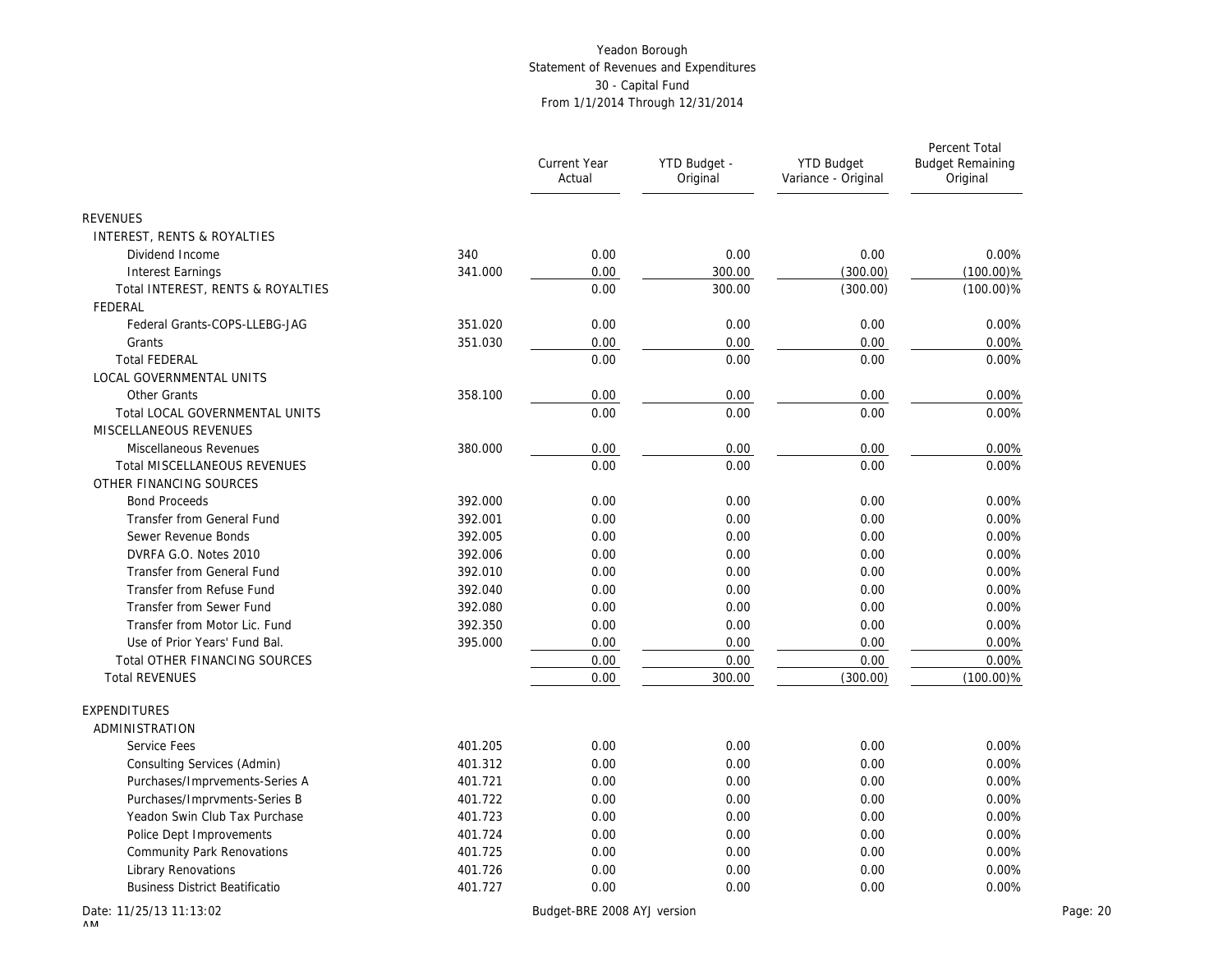|                                                          |         | Current Year<br>Actual | YTD Budget -<br>Original | <b>YTD Budget</b><br>Variance - Original | Percent Total<br><b>Budget Remaining</b><br>Original |
|----------------------------------------------------------|---------|------------------------|--------------------------|------------------------------------------|------------------------------------------------------|
| <b>Total ADMINISTRATION</b>                              |         | 0.00                   | 0.00                     | 0.00                                     | 0.00%                                                |
| LEGAL SERVICES                                           |         |                        |                          |                                          |                                                      |
| Legal Services-General                                   | 404.314 | 0.00                   | 0.00                     | 0.00                                     | 0.00%                                                |
| Legal Services                                           | 429.314 | 0.00                   | 0.00                     | 0.00                                     | 0.00%                                                |
| <b>Total LEGAL SERVICES</b>                              |         | 0.00                   | 0.00                     | 0.00                                     | 0.00%                                                |
| <b>ENGINEERING SERVICES</b>                              |         |                        |                          |                                          |                                                      |
| Engineering/Arch.-Public Works                           | 430.313 | 0.00                   | 0.00                     | 0.00                                     | 0.00%                                                |
| Engineering/Architectural Ser                            | 433.313 | 0.00                   | 0.00                     | 0.00                                     | 0.00%                                                |
| <b>Total ENGINEERING SERVICES</b>                        |         | 0.00                   | 0.00                     | 0.00                                     | 0.00%                                                |
| <b>BOROUGH FACILITIES</b>                                |         |                        |                          |                                          |                                                      |
| <b>Contracted Services</b>                               | 409.450 | 0.00                   | 150,000.00               | 150,000.00                               | 100.00%                                              |
| <b>Total BOROUGH FACILITIES</b>                          |         | 0.00                   | 150,000.00               | 150,000.00                               | 100.00%                                              |
| POLICE DEPARTMENT                                        |         |                        |                          |                                          |                                                      |
| Capital Purchase- Equipment                              | 410.740 | 0.00                   | 0.00                     | 0.00                                     | 0.00%                                                |
| <b>Total POLICE DEPARTMENT</b>                           |         | 0.00                   | 0.00                     | 0.00                                     | 0.00%                                                |
| DEPARTMENT OF HIGHWAY & GENERAL SERVICES                 |         |                        |                          |                                          |                                                      |
| Repair/Maintenance Services                              | 429.370 | 0.00                   | 0.00                     | 0.00                                     | 0.00%                                                |
| Manhole Rehab-Phase I of III                             | 429.371 | 0.00                   | 0.00                     | 0.00                                     | 0.00%                                                |
| Capital Purchase - Equipment                             | 429.740 | 0.00                   | 0.00                     | 0.00                                     | 0.00%                                                |
| Total DEPARTMENT OF HIGHWAY & GENERAL<br><b>SERVICES</b> |         | 0.00                   | 0.00                     | 0.00                                     | 0.00%                                                |
| <b>DEBT SERVICE</b>                                      |         |                        |                          |                                          |                                                      |
| General Obligation Bond Princp                           | 471.100 | 0.00                   | 0.00                     | 0.00                                     | 0.00%                                                |
| <b>Interest Expense</b>                                  | 472.000 | 0.00                   | 0.00                     | 0.00                                     | 0.00%                                                |
| <b>Total DEBT SERVICE</b>                                |         | 0.00                   | 0.00                     | 0.00                                     | 0.00%                                                |
| MISCELLANEOUS EXPENDITURES                               |         |                        |                          |                                          |                                                      |
| Miscellaneous Expenditures                               | 480.000 | 0.00                   | 0.00                     | 0.00                                     | 0.00%                                                |
| <b>Bank Fees</b>                                         | 480.031 | 0.00                   | 0.00                     | 0.00                                     | 0.00%                                                |
| Total MISCELLANEOUS EXPENDITURES                         |         | 0.00                   | 0.00                     | 0.00                                     | 0.00%                                                |
| OTHER FINANCING USES                                     |         |                        |                          |                                          |                                                      |
| Transfer to General Fund                                 | 492.010 | 0.00                   | 0.00                     | 0.00                                     | 0.00%                                                |
| Transfer to Sewer Fund                                   | 492.080 | 0.00                   | 0.00                     | 0.00                                     | 0.00%                                                |
| Total OTHER FINANCING USES                               |         | 0.00                   | 0.00                     | 0.00                                     | 0.00%                                                |
| <b>Total EXPENDITURES</b>                                |         | 0.00                   | 150,000.00               | 150,000.00                               | 100.00%                                              |
| EXCESS/DEFICIT OF REVENUE OVER EXPENDITURES              |         | 0.00                   | (149, 700.00)            | 149,700.00                               | $(100.00)\%$                                         |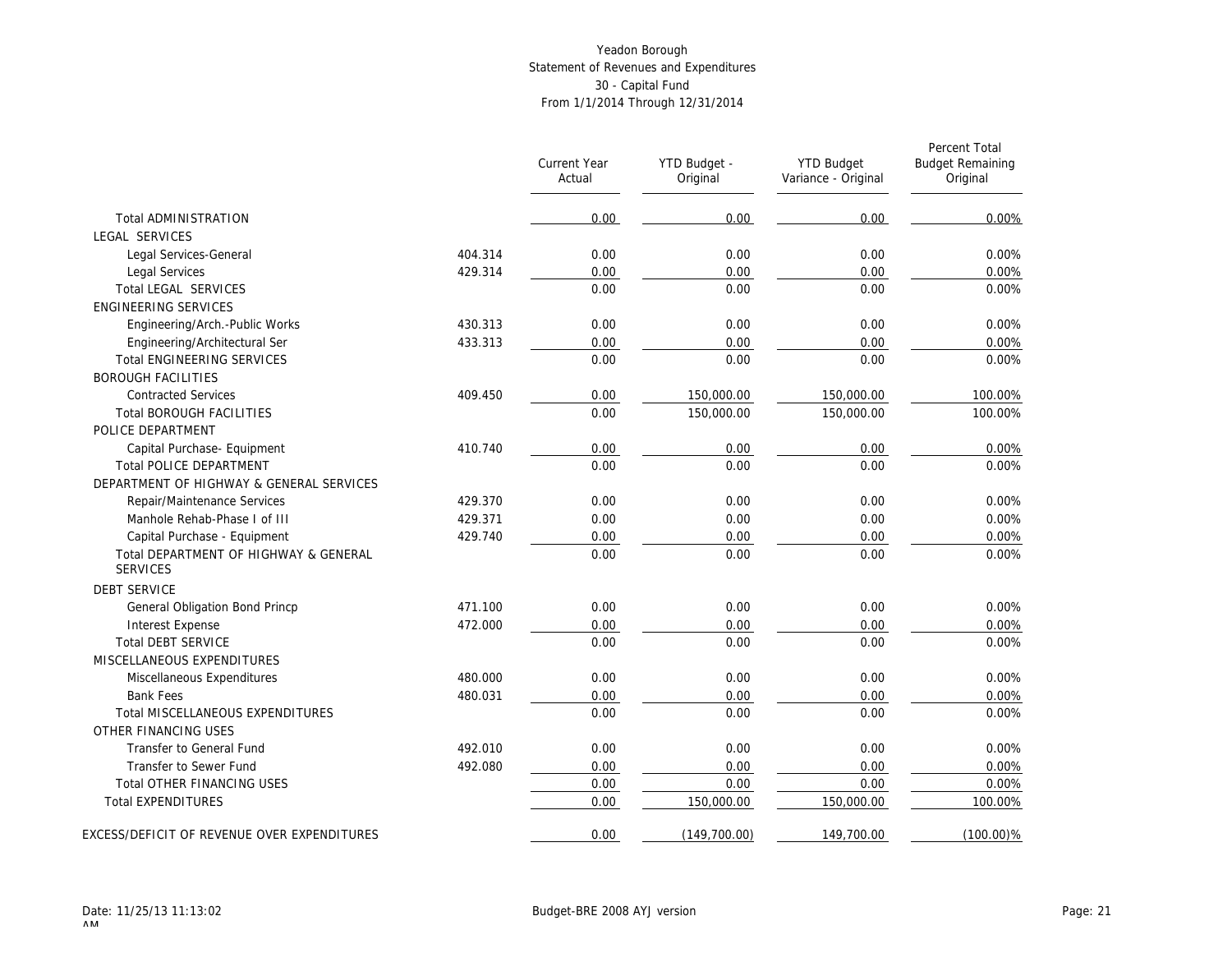|                                          |         | <b>Current Year</b><br>Actual | YTD Budget -<br>Original | <b>YTD Budget</b><br>Variance - Original | Percent Total<br><b>Budget Remaining</b><br>Original |
|------------------------------------------|---------|-------------------------------|--------------------------|------------------------------------------|------------------------------------------------------|
| <b>REVENUES</b>                          |         |                               |                          |                                          |                                                      |
| INTEREST, RENTS & ROYALTIES              |         |                               |                          |                                          |                                                      |
| Dividend Income                          | 340     | 0.00                          | 0.00                     | 0.00                                     | 0.00%                                                |
| <b>Interest Earnings</b>                 | 341.000 | 0.00                          | 373.00                   | (373.00)                                 | $(100.00)\%$                                         |
| Total INTEREST, RENTS & ROYALTIES        |         | 0.00                          | 373.00                   | (373.00)                                 | $(100.00)\%$                                         |
| <b>STATE</b>                             |         |                               |                          |                                          |                                                      |
| Motor Vehicle Fuel Taxes                 | 355.050 | 0.00                          | 180,427.00               | (180, 427.00)                            | $(100.00)\%$                                         |
| <b>Total STATE</b>                       |         | 0.00                          | 180,427.00               | (180, 427.00)                            | $(100.00)\%$                                         |
| MISCELLANEOUS REVENUES                   |         |                               |                          |                                          |                                                      |
| Miscellaneous Revenues                   | 380.000 | 0.00                          | 0.00                     | 0.00                                     | 0.00%                                                |
| Total MISCELLANEOUS REVENUES             |         | 0.00                          | 0.00                     | 0.00                                     | 0.00%                                                |
| OTHER FINANCING SOURCES                  |         |                               |                          |                                          |                                                      |
| Non Operating Revenue                    | 390.500 | 0.00                          | 0.00                     | 0.00                                     | 0.00%                                                |
| Transfer from General Fund               | 392.010 | 0.00                          | 0.00                     | 0.00                                     | 0.00%                                                |
| Transfer from Sewer Fund                 | 392.080 | 0.00                          | 0.00                     | 0.00                                     | 0.00%                                                |
| Use of Prior Years' Fund Bal.            | 395.000 | 0.00                          | 60,000.00                | (60,000.00)                              | $(100.00)\%$                                         |
| Total OTHER FINANCING SOURCES            |         | 0.00                          | 60,000.00                | (60,000.00)                              | $(100.00)\%$                                         |
| <b>Total REVENUES</b>                    |         | 0.00                          | 240,800.00               | (240, 800.00)                            | $(100.00)\%$                                         |
| <b>EXPENDITURES</b>                      |         |                               |                          |                                          |                                                      |
| ADMINISTRATION                           |         |                               |                          |                                          |                                                      |
| Salary of Borough Treasurer              | 401.125 | 0.00                          | 0.00                     | 0.00                                     | 0.00%                                                |
| Service Fees                             | 401.205 | 0.00                          | 0.00                     | 0.00                                     | 0.00%                                                |
| <b>Total ADMINISTRATION</b>              |         | 0.00                          | 0.00                     | 0.00                                     | 0.00%                                                |
| <b>ENGINEERING SERVICES</b>              |         |                               |                          |                                          |                                                      |
| Engineering/Arch. Services               | 408.313 | 0.00                          | 10,000.00                | 10,000.00                                | 100.00%                                              |
| Engineering/Architectural Ser            | 433.313 | 0.00                          | 0.00                     | 0.00                                     | 0.00%                                                |
| <b>Engineering Services</b>              | 438.313 | 0.00                          | 0.00                     | 0.00                                     | 0.00%                                                |
| <b>Total ENGINEERING SERVICES</b>        |         | 0.00                          | 10,000.00                | 10,000.00                                | 100.00%                                              |
| <b>BOROUGH FACILITIES</b>                |         |                               |                          |                                          |                                                      |
| Electricity                              | 409.361 | 0.00                          | 0.00                     | 0.00                                     | 0.00%                                                |
| <b>Total BOROUGH FACILITIES</b>          |         | 0.00                          | 0.00                     | 0.00                                     | 0.00%                                                |
| DEPARTMENT OF HIGHWAY & GENERAL SERVICES |         |                               |                          |                                          |                                                      |
| <b>Operating Supplies</b>                | 434.220 | 0.00                          | 5.000.00                 | 5.000.00                                 | 100.00%                                              |
| Vehilce Fuel                             | 434.231 | 0.00                          | 0.00                     | 0.00                                     | 0.00%                                                |
| Electricity- Street Lighting             | 434.361 | 0.00                          | 60,000.00                | 60,000.00                                | 100.00%                                              |
| <b>Contracted Services</b>               | 434.450 | 0.00                          | 500.00                   | 500.00                                   | 100.00%                                              |
| Capital Purchase- Improvements           | 439.720 | 0.00                          | 0.00                     | 0.00                                     | 0.00%                                                |
|                                          |         |                               |                          |                                          |                                                      |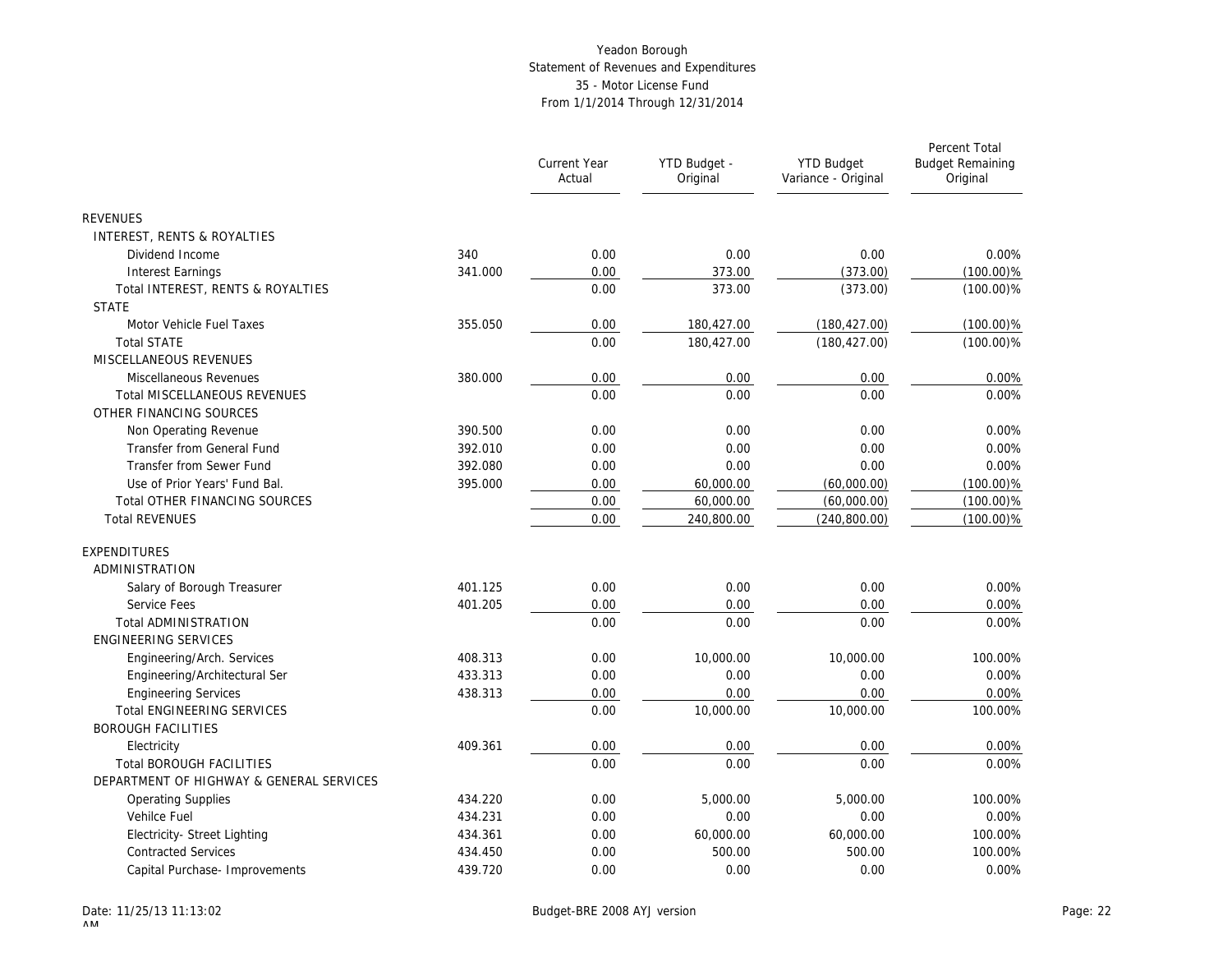|                                                          |         | <b>Current Year</b><br>Actual | YTD Budget -<br>Original | <b>YTD Budget</b><br>Variance - Original | Percent Total<br><b>Budget Remaining</b><br>Original |
|----------------------------------------------------------|---------|-------------------------------|--------------------------|------------------------------------------|------------------------------------------------------|
| Total DEPARTMENT OF HIGHWAY & GENERAL<br><b>SERVICES</b> |         | 0.00                          | 65,500.00                | 65,500.00                                | 100.00%                                              |
| STREET SIGNS, MARKINGS & SIGNALS                         |         |                               |                          |                                          |                                                      |
| <b>Traffic Signal Utilities</b>                          | 433.360 | 0.00                          | 0.00                     | 0.00                                     | 0.00%                                                |
| <b>Electricity-Traffic Signals</b>                       | 433.361 | 0.00                          | 9.500.00                 | 9.500.00                                 | 100.00%                                              |
| Repair/Maintenance                                       | 433.370 | 0.00                          | 3.300.00                 | 3.300.00                                 | 100.00%                                              |
| Repair and Maintenance                                   | 434.370 | 0.00                          | 18,000.00                | 18,000.00                                | 100.00%                                              |
| Total STREET SIGNS, MARKINGS & SIGNALS                   |         | 0.00                          | 30,800.00                | 30,800.00                                | 100.00%                                              |
| MACHINERY & TOOL REPAIR                                  |         |                               |                          |                                          |                                                      |
| Storm Sewer- Maint & Educ                                | 436.370 | 0.00                          | 10,000.00                | 10,000.00                                | 100.00%                                              |
| Total MACHINERY & TOOL REPAIR                            |         | 0.00                          | 10,000.00                | 10,000.00                                | 100.00%                                              |
| ROAD MAINTENANCE & REPAIR                                |         |                               |                          |                                          |                                                      |
| Repair/Maintenance Services                              | 438.370 | 0.00                          | 124,500.00               | 124,500.00                               | 100.00%                                              |
| Total ROAD MAINTENANCE & REPAIR                          |         | 0.00                          | 124,500.00               | 124,500.00                               | 100.00%                                              |
| MISCELLANEOUS EXPENDITURES                               |         |                               |                          |                                          |                                                      |
| Miscellaneous Expenditures                               | 480.000 | 0.00                          | 0.00                     | 0.00                                     | 0.00%                                                |
| <b>Bank Fees</b>                                         | 480.031 | 0.00                          | 0.00                     | 0.00                                     | 0.00%                                                |
| Total MISCELLANEOUS EXPENDITURES                         |         | 0.00                          | 0.00                     | 0.00                                     | 0.00%                                                |
| OTHER FINANCING USES                                     |         |                               |                          |                                          |                                                      |
| Other Financing Uses                                     | 493.000 | 0.00                          | 0.00                     | 0.00                                     | 0.00%                                                |
| <b>Total OTHER FINANCING USES</b>                        |         | 0.00                          | 0.00                     | 0.00                                     | 0.00%                                                |
| <b>Total EXPENDITURES</b>                                |         | 0.00                          | 240,800.00               | 240,800.00                               | 100.00%                                              |
| EXCESS/DEFICIT OF REVENUE OVER EXPENDITURES              |         | 0.00                          | 0.00                     | 0.00                                     | 0.00%                                                |